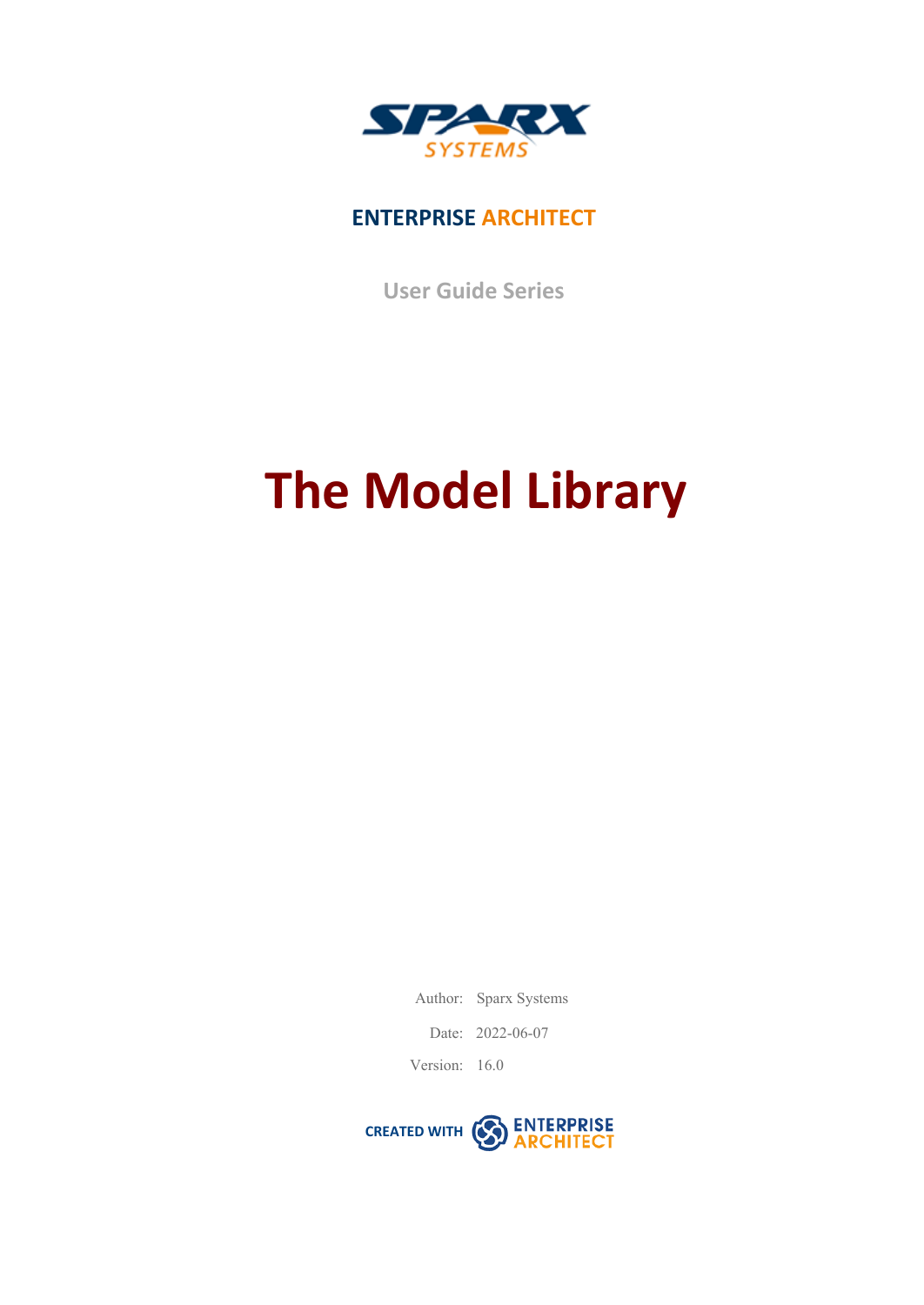### **Table of Contents**

| The Model Library                 |  |
|-----------------------------------|--|
| Work on Library Items             |  |
| Add a New Category                |  |
| Add a New Topic                   |  |
| Add a New Document                |  |
| Comment on a Document             |  |
| <b>Protection Against Editing</b> |  |
| Edit an Item                      |  |
| Add Object Links                  |  |
| Library Resources                 |  |
| Search Library                    |  |
| <b>Library Options</b>            |  |
| <b>Library Connections</b>        |  |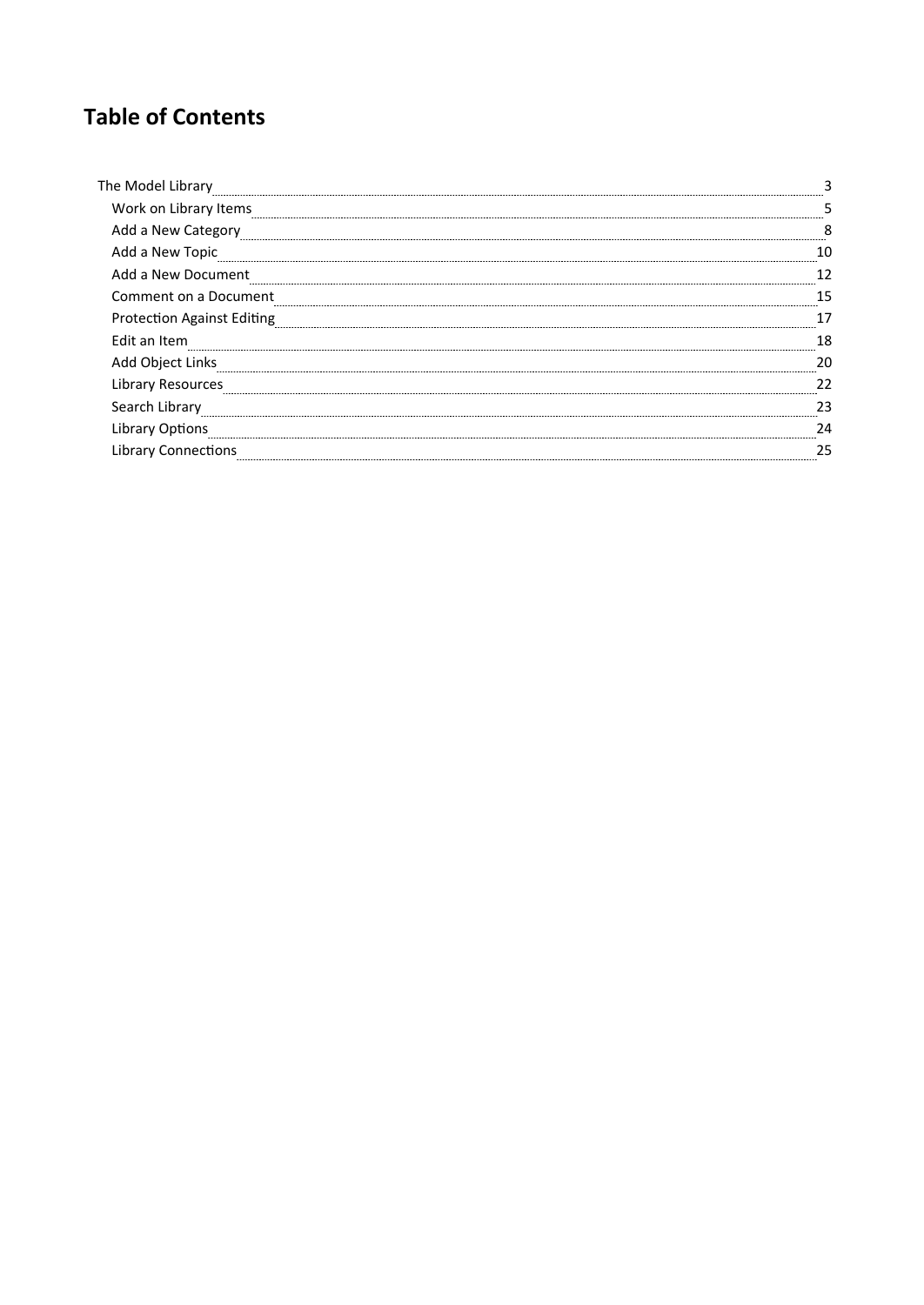# **The Model Library**

If the project team members require a forum in which to discuss the development and progress of the project - including holding documents such as specifications, requirements and project guidelines - they can make use of the facilities of the Enterprise Architect Library window.

#### **Access**

| Ribbon                    | Start > Collaborate > Model Library |
|---------------------------|-------------------------------------|
| <b>Keyboard Shortcuts</b> | $Ctrl+Alt+U$                        |

#### **Features**

| <b>Feature</b> | <b>Description</b>                                                                                                                                                                                                                                                                                                                                                  |  |
|----------------|---------------------------------------------------------------------------------------------------------------------------------------------------------------------------------------------------------------------------------------------------------------------------------------------------------------------------------------------------------------------|--|
| Structure      | A point of discussion and the responses (Comments) to that point are created as<br>Documents. Documents are held in Topic groups, which are in turn organized into<br>Categories; your organization decides on the grouping and organization of<br>Documents.                                                                                                       |  |
|                | You can create text to explain Categories and Topics, and you can create and<br>respond to Documents and Comments on Documents.                                                                                                                                                                                                                                     |  |
| Displays       | The Library window has two main displays:                                                                                                                                                                                                                                                                                                                           |  |
|                | The Library window itself is used to create new Categories and Topics and to<br>$\bullet$<br>delete messages; you operate on it by selecting options from the context menu<br>Each item in the hierarchy displays a mouse-over tool-tip, showing the item<br>title, the author's name and the date and time the item was created                                    |  |
|                | The 'Team Document' tab, in the main work area, is used to create, view, edit,<br>$\bullet$<br>print, and comment on Documents, and to create and maintain the descriptions<br>of Topics and Categories<br>This tab has a status bar that shows the item author's name, the date and time<br>the item was created, and the date and time the item was last modified |  |
| Facilities     | Within the Library window you can:                                                                                                                                                                                                                                                                                                                                  |  |
|                | Select to display and edit an item in the 'Team Document' tab, by clicking on<br>$\bullet$<br>the item name in the Library window                                                                                                                                                                                                                                   |  |
|                | Search for text strings in the item titles to locate Documents on a specific<br>$\bullet$<br>subject, using the 'Search' icon in the toolbar of the Library window                                                                                                                                                                                                  |  |
|                | Add resources to a Category, Topic or Document, such as diagram images and<br>$\bullet$<br>XMI files of Packages; these are held in a Resources folder under the selected<br>Library item                                                                                                                                                                           |  |
|                | Link model elements, diagrams, external files and other Documents to a<br>$\bullet$<br>Document                                                                                                                                                                                                                                                                     |  |
|                | Link to a Library Document from the Linked Document on an element<br>$\bullet$                                                                                                                                                                                                                                                                                      |  |
|                | Change the loading behavior of the Library window<br>$\bullet$                                                                                                                                                                                                                                                                                                      |  |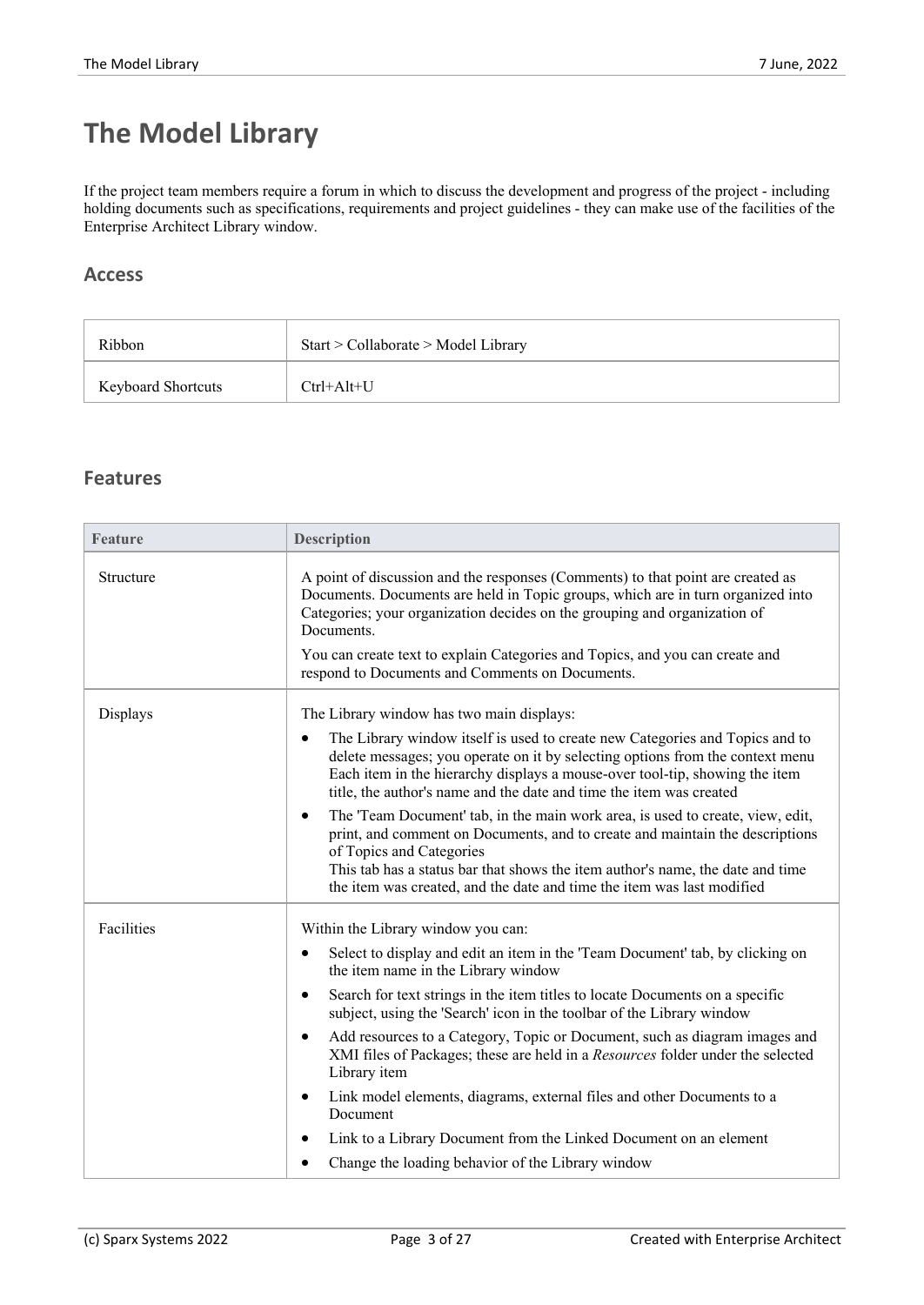|                       | Access Libraries from other projects, including those on other servers<br>$\bullet$                                                                                                                                                                                                                                                                                                                                                                                                                                                                                                                                                                                                                                                                                                                                                                                           |
|-----------------------|-------------------------------------------------------------------------------------------------------------------------------------------------------------------------------------------------------------------------------------------------------------------------------------------------------------------------------------------------------------------------------------------------------------------------------------------------------------------------------------------------------------------------------------------------------------------------------------------------------------------------------------------------------------------------------------------------------------------------------------------------------------------------------------------------------------------------------------------------------------------------------|
| Specification Manager | The Library window acts as a repository for the review documents generated in the<br>Specification Manager. These documents are automatically stored in Topics within<br>the Formal Reviews Category, but you can redirect documents to a different Topic<br>from the Library window, using the 'Bind to Project Browser Package' option.                                                                                                                                                                                                                                                                                                                                                                                                                                                                                                                                     |
| Icons                 | Each item in the Library window has an icon that indicates the nature or status of<br>the item. The meaning of each of these icons is explained here:<br>$\Box$ Document name<br>暾<br>- Comment name<br>Protected by password (also on Category and Topic icons); a blue icon<br>indicates that a user with the password has opened the item, and a red icon<br>indicates that the item is locked<br><sup>4</sup> - Status 'Awaiting Approval' (also on Category and Topic icons)<br>Status 'Approved' (also on Category and Topic icons)<br>Status 'Rejected' (also on Category and Topic icons)<br>- Category name<br>围 - Topic name<br>- Resources folder for a Category, Topic or Document<br>- Linked objects folder for a Category, Topic or Document<br>- Diagram or clipboard image within the Resources folder<br>XMI file of a Package, within the Resources folder |
|                       |                                                                                                                                                                                                                                                                                                                                                                                                                                                                                                                                                                                                                                                                                                                                                                                                                                                                               |

#### **Notes**

· You can transport your Library set-up between projects, using the 'Settings > Model > Transfer > Export Reference Data' and 'Import Reference Data' ribbon options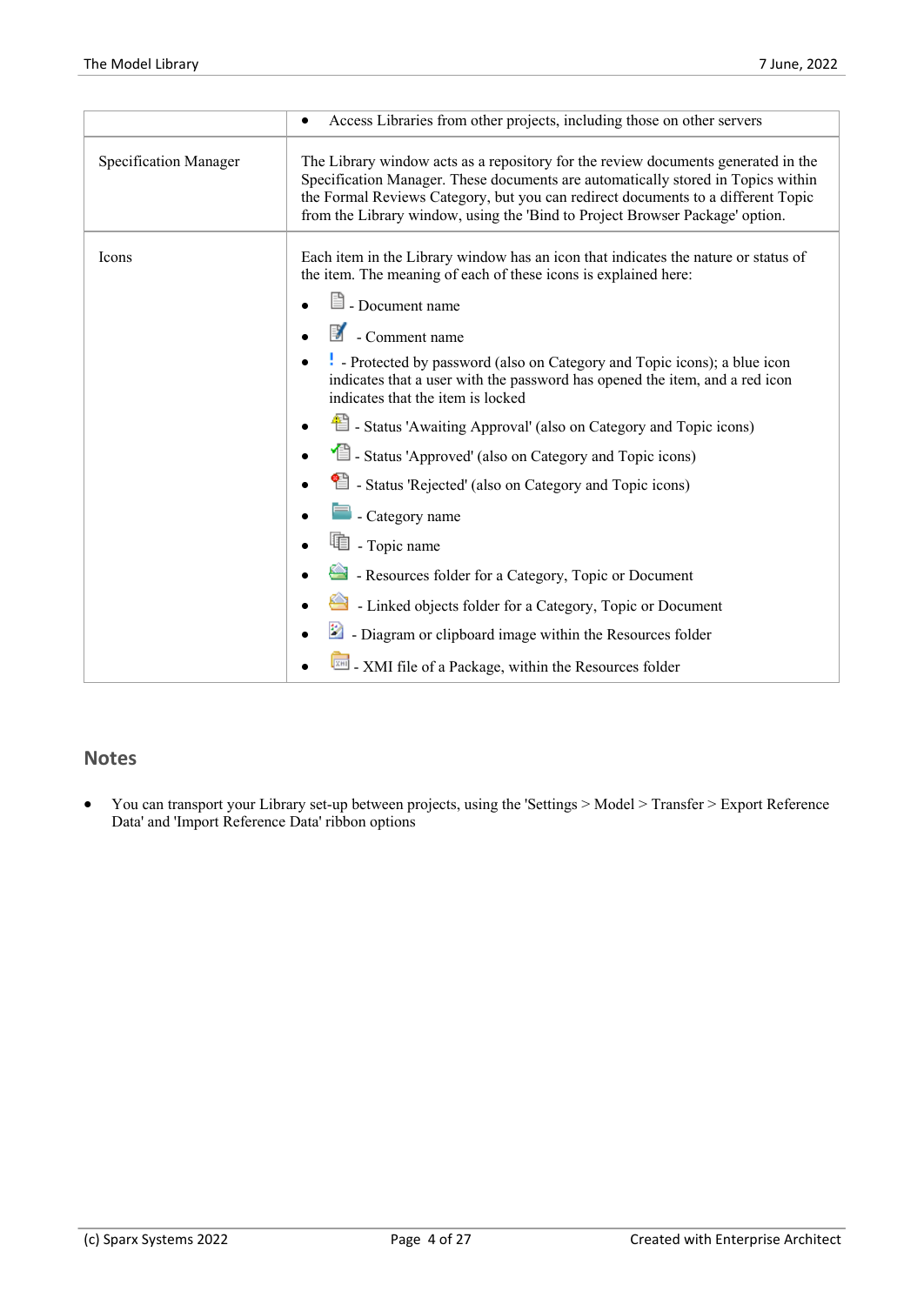## **Work on Library Items**

Within the Library window, you can perform a wide range of operations on the Documents and the Topics and Categories that contain them. These operations include creating an item, commenting on a Document, password-protecting an item so that it is not accidentally changed, accessing protected items, adding resources to an item, and deleting an item. All of these operations are accessed through the context menu in the Library window.

#### **Access**

Open the Library window using one of the methods described here, then right-click on an item

| Ribbon                    | Start > Collaborate > Model Library |
|---------------------------|-------------------------------------|
| <b>Keyboard Shortcuts</b> | $Ctrl+Alt+U$                        |

#### **Library Options**

| Option                        | <b>Action</b>                                                                                                                                                     |
|-------------------------------|-------------------------------------------------------------------------------------------------------------------------------------------------------------------|
| New Category                  | Add a new Category, new Topic or new Document to the Library window.                                                                                              |
| New Topic                     | Alternatively, click on the 'New Topic' or 'New Document' icon in the window                                                                                      |
| New Document                  | toolbar.                                                                                                                                                          |
| New Category From<br>Template | Add a new Category, new Topic or new Document, based on a defined template.                                                                                       |
| New Topic From Template       |                                                                                                                                                                   |
| New Document from<br>Template |                                                                                                                                                                   |
| New Comment                   | Create a response to the selected Document.                                                                                                                       |
|                               | Alternatively, click on the 'New Comment' icon in the window toolbar.                                                                                             |
| Rename                        | Edit the name of the currently-selected item, in situ.                                                                                                            |
|                               | Shortcut: F2                                                                                                                                                      |
| Copy Path to Clipboard        | Copy the path of the currently-selected item to the clipboard.                                                                                                    |
|                               | You can then paste the path into a document or file to add the discussion to any text<br>concerning the item.                                                     |
|                               | Shortcut: Ctrl+C                                                                                                                                                  |
| <b>Show Contents</b>          | Display the description or text of the item selected from the Library window, if the<br>'Team Document' tab is not yet open.                                      |
| <b>Share Resource</b>         | (If anything other than a Resources folder is selected.)                                                                                                          |
|                               | Add an item into the Resources folder under the selected Category, Topic or<br>Document. If a Resources folder does not exist, one will be automatically created. |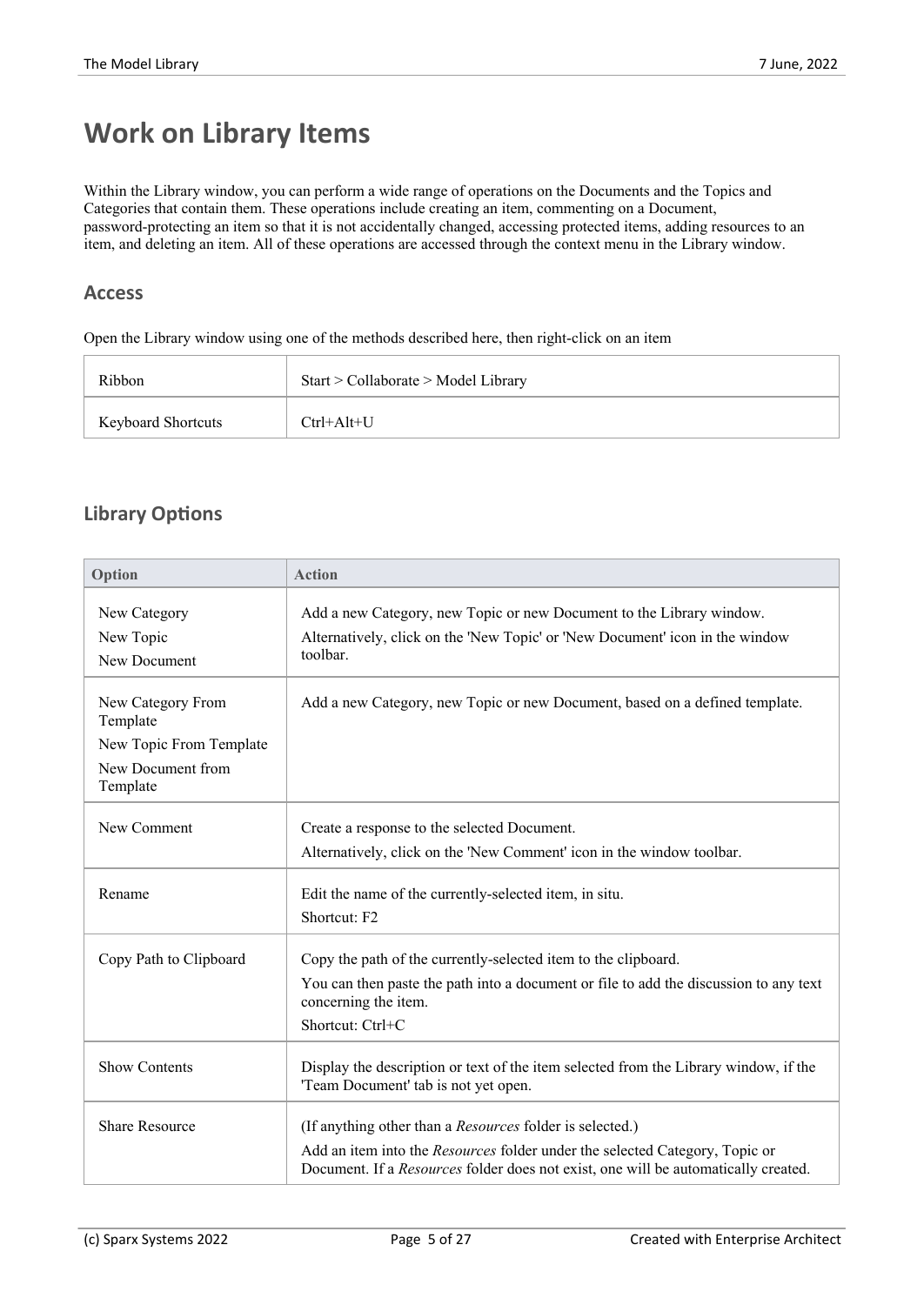|                                               | Available options:                                                                                                                                      |
|-----------------------------------------------|---------------------------------------------------------------------------------------------------------------------------------------------------------|
|                                               | Package from Current Model<br>$\bullet$                                                                                                                 |
|                                               | Image of Active Diagram<br>٠                                                                                                                            |
|                                               | Active Profiler Report                                                                                                                                  |
|                                               | <b>Bookmark Active Website</b><br>٠                                                                                                                     |
|                                               | Image from Clipboard<br>٠                                                                                                                               |
| Add Package From Current                      | (If a <i>Resources</i> folder is selected.)                                                                                                             |
| Model                                         | Export a Package as an XMI file from the current model as a resource of the<br>selected Category, Topic or Document.                                    |
|                                               | You browse for and select the required Package using the 'Select <item>' dialog.</item>                                                                 |
| Import to Current Model                       | (If a Package XMI file resource is selected.)                                                                                                           |
|                                               | Import the resource Package to the current model.                                                                                                       |
|                                               | You browse for and select the required target Package using the 'Select <item>'<br/>dialog; the resource is imported as a child of that Package.</item> |
|                                               | This is a useful option for transferring relevant Packages from the Library of one<br>model into another model.                                         |
| Image of Active Diagram                       | (If a Resources folder is selected.)                                                                                                                    |
|                                               | Add an image of the currently-displayed diagram as a resource of the selected<br>Category, Topic or Document.                                           |
|                                               | You are prompted to provide a reference name for this image.                                                                                            |
| Active Profiler Report                        | (If a <i>Resources</i> folder is selected.)                                                                                                             |
|                                               | Add an active Profiler Report as a resource of the selected Category, Topic or                                                                          |
|                                               | Document.<br>You are prompted to browse for and select the appropriate active report.                                                                   |
|                                               |                                                                                                                                                         |
| Image From Clipboard                          | (If a Resources folder is selected.)                                                                                                                    |
|                                               | Add an image held on the clipboard as a resource of the selected Category, Topic or<br>Document.                                                        |
| View Image                                    | (If a diagram image resource is selected.)                                                                                                              |
|                                               | Open the View Image window, containing an image of the selected diagram.                                                                                |
|                                               | Alternatively, double-click on the image name.                                                                                                          |
| Copy Image To Clipboard                       | (If an image resource is selected.)                                                                                                                     |
|                                               | Copy the image or diagram image to the clipboard.                                                                                                       |
|                                               |                                                                                                                                                         |
| Refresh Category 'xyz'                        | Refresh the currently-open Category, Topic, Document or Comment, getting new<br>Comments, Documents and Topics that other users might have created.     |
| Refresh Topic 'xyz'<br>Refresh Document 'xyz' | However, if you open a different Category, Topic or Document the Library window                                                                         |
| Refresh Comment 'xyz'                         | always displays the latest information from the database.                                                                                               |
|                                               | Alternatively, click on the 'Refresh' icon in the window toolbar.                                                                                       |
| <b>Reload Current Connection</b>              | Reload the entire Library connection, getting new Categories, Topics and<br>Documents.                                                                  |
|                                               | Assign or clear a status marker against the selected Category, Topic or Document;                                                                       |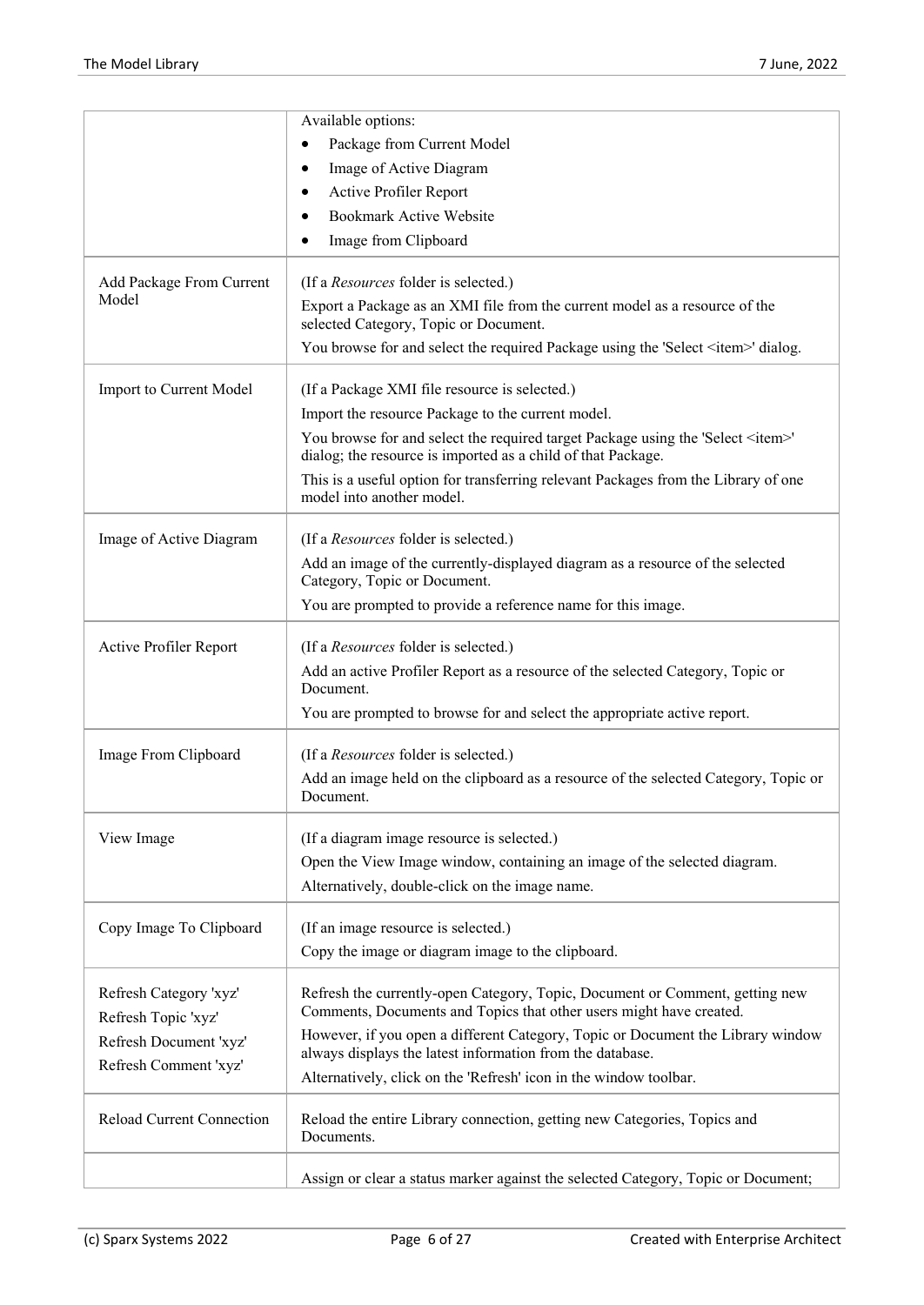| <b>Review Status</b>                      | you can mark the item as:                                                                                                                                                               |
|-------------------------------------------|-----------------------------------------------------------------------------------------------------------------------------------------------------------------------------------------|
|                                           | <b>Awaiting Approval</b><br>٠                                                                                                                                                           |
|                                           | Approved                                                                                                                                                                                |
|                                           | Rejected                                                                                                                                                                                |
|                                           | Or clear the marker (None).                                                                                                                                                             |
| <b>Bind to Project Browser</b><br>Package | Bind the selected Topic to a Package in the Browser window, so that Review<br>Documents created in the Specification Manager for that Package are automatically<br>stored in the Topic. |
|                                           | When you select this option, the 'Select Package to Bind' dialog displays, on which<br>you browse for and select the Package to bind the Topic to.                                      |
| <b>Security Options</b>                   | Access one of three options:                                                                                                                                                            |
|                                           | 'Apply Password Lock' - to display a prompt to enter a security password                                                                                                                |
|                                           | 'Unlock for Editing' - to display a prompt to enter the set password so that you<br>$\bullet$<br>can edit the item                                                                      |
|                                           | 'Remove Password Lock' - to display a prompt for the set password, which is<br>$\bullet$<br>then removed                                                                                |
|                                           | When you set the password, an exclamation mark icon is added to the Category,<br>Topic or Document name.                                                                                |
| Connections                               | Access other Model Libraries from other Enterprise Architect models or models<br>located on servers.                                                                                    |
|                                           | Alternatively, click on the drop-down arrow in the 'Connection Options' field in the<br>window toolbar, and select one of the listed models.                                            |
|                                           | Use the ' <configure connections="">' option to add and connect to additional Model<br/>Libraries.</configure>                                                                          |
| Options                                   | Change the loading behavior of the Library window.                                                                                                                                      |
| Delete Category 'xyz'                     | Delete this Category, Topic, Document or Comment and all sub-topics and<br>sub-documents, or delete the resource attached to the item.                                                  |
| Delete Topic 'xyz'                        |                                                                                                                                                                                         |
| Delete Document 'xyz'                     | Alternatively, click on the item and press the Delete key.                                                                                                                              |
| Delete Resource 'xyz'                     | A confirmation dialog displays; click on the Yes button to remove the item and any<br>dependent items from the Library window.                                                          |
| Delete Comment 'xyz'                      |                                                                                                                                                                                         |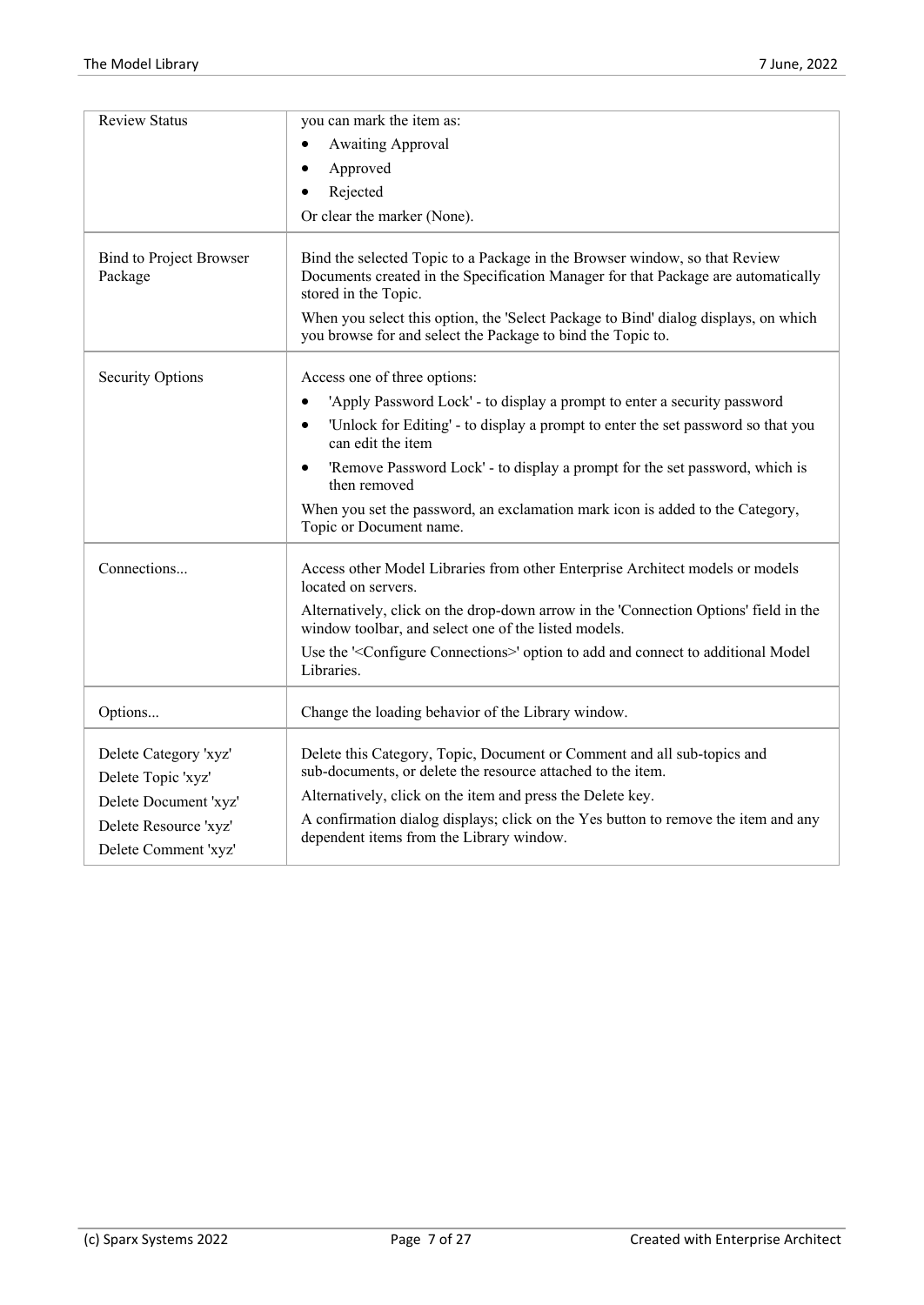# **Add a New Category**

You can add new Categories to the Library window, in which to store related Topics and Documents.

#### **Access**

| Ribbon                    | Start > Collaborate > Model Library |
|---------------------------|-------------------------------------|
| <b>Keyboard Shortcuts</b> | $Ctrl+Alt+U$                        |

#### **Create a Category**

| <b>Step</b> | <b>Action</b>                                                                                                                               |  |  |
|-------------|---------------------------------------------------------------------------------------------------------------------------------------------|--|--|
|             | Right-click on a blank area in the Library window and select the 'New Category' option.<br>A new 'Category' icon displays in the hierarchy. |  |  |
|             | $4 \times$<br><b>Team Review</b>                                                                                                            |  |  |
|             | <current model=""><br/><math>^{\circ}</math></current>                                                                                      |  |  |
|             | <b>Formal Reviews</b>                                                                                                                       |  |  |
|             | New Category                                                                                                                                |  |  |
|             | Not From SM                                                                                                                                 |  |  |
|             | SpecMan                                                                                                                                     |  |  |
| 2           | Overtype the <i>New Category</i> text with the name of the Category, and click off the name.                                                |  |  |
|             | The Category description editor displays in the 'Team Document' tab; type the appropriate Category<br>description, if required.             |  |  |
| 3           | Add new Topics and/or resources to the Category.                                                                                            |  |  |

#### **Create a Category - Alternative**

| <b>Step</b> | <b>Action</b>                                                                                                                                             |
|-------------|-----------------------------------------------------------------------------------------------------------------------------------------------------------|
|             | Right-click on a blank area in the Library window and select the 'New Category from template' option.<br>A new 'Category' icon displays in the hierarchy. |
|             | Overtype the <i>New Category</i> text with the name of the Category, and click off the name.<br>The 'New Category from Template' dialog displays.         |
|             | Click on the 'Template' drop-down arrow and select a predefined template for the Category description.                                                    |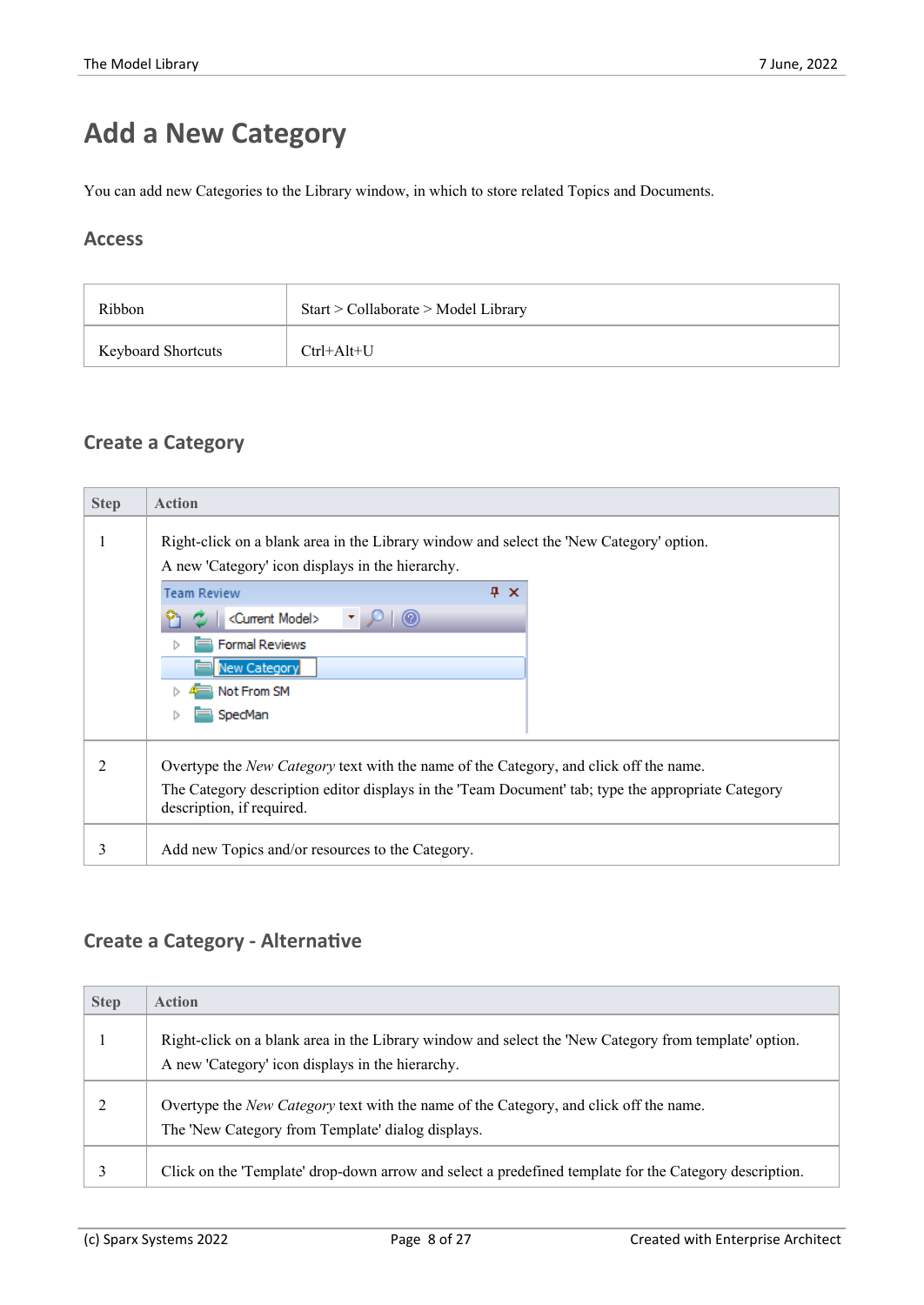| Click on the OK button.                                                                                                         |
|---------------------------------------------------------------------------------------------------------------------------------|
| The Category description editor displays in the 'Team Document' tab; type the appropriate Category<br>description, if required. |
| Add new Topics and/or resources to the Category.                                                                                |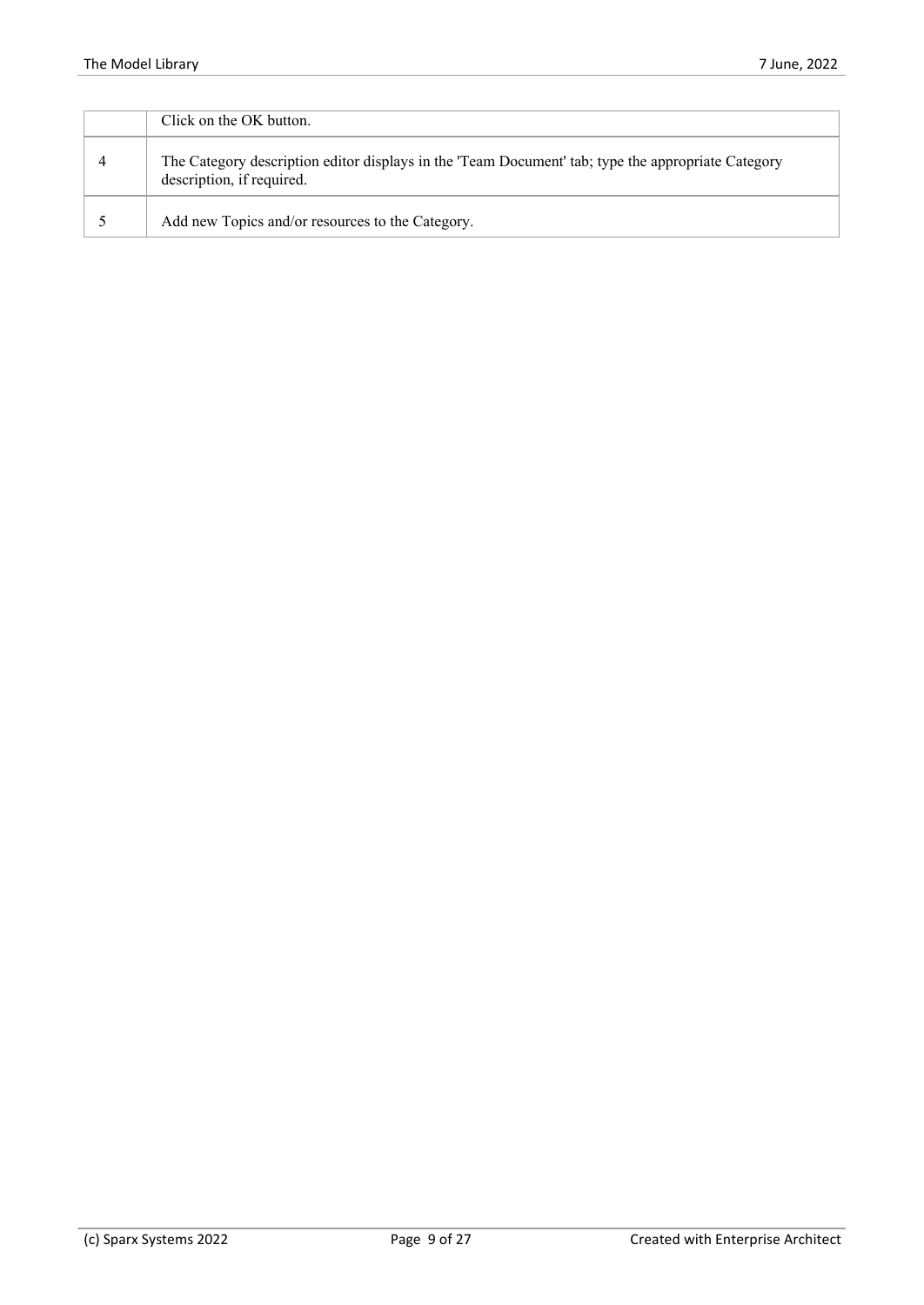# **Add a New Topic**

In the Library window you can add new Topics to a Category, in which to store related Documents and their Comments.

#### **Access**

| Ribbon                    | Start > Collaborate > Model Library |
|---------------------------|-------------------------------------|
| <b>Keyboard Shortcuts</b> | $Ctrl+Alt+U$                        |

#### **Create a new Topic**

| <b>Step</b> | <b>Action</b>                                                                                                                                                                                                                                                               |
|-------------|-----------------------------------------------------------------------------------------------------------------------------------------------------------------------------------------------------------------------------------------------------------------------------|
|             | Either:<br>Right-click on the required Category name in the Library window and select the 'New Topic' option<br>Click on the Category name and click on the 'New Topic' icon in the Library window toolbar, or<br>Click on the Category name and press Ctrl+N               |
|             | A new 'Topic' icon displays under the Category name.<br>Overtype the <i>New Topic</i> text with the name of the Topic, and click off the name.<br>The Topic description editor displays in the 'Team Document' tab; type the appropriate Topic description,<br>if required. |
| 3           | Add new Documents and/or resources to the Topic.                                                                                                                                                                                                                            |

#### **Create a new Topic - Alternative**

| <b>Step</b> | <b>Action</b>                                                                                                                            |
|-------------|------------------------------------------------------------------------------------------------------------------------------------------|
|             | Right-click on the required Category name in the Library window and select the 'New Topic from<br>Template' option.                      |
|             | A new 'Topic' icon displays under the Category name.                                                                                     |
|             | Overtype the <i>New Topic</i> text with the name of the Topic, and click off the name.<br>The 'New Topic from Template' dialog displays. |
| 3           | Click on the 'Template' drop-down arrow and select a predefined template for the Topic description.<br>Click on the OK button.           |
| 4           | The Topic description editor displays in the 'Team Document' tab; type the appropriate Topic description,                                |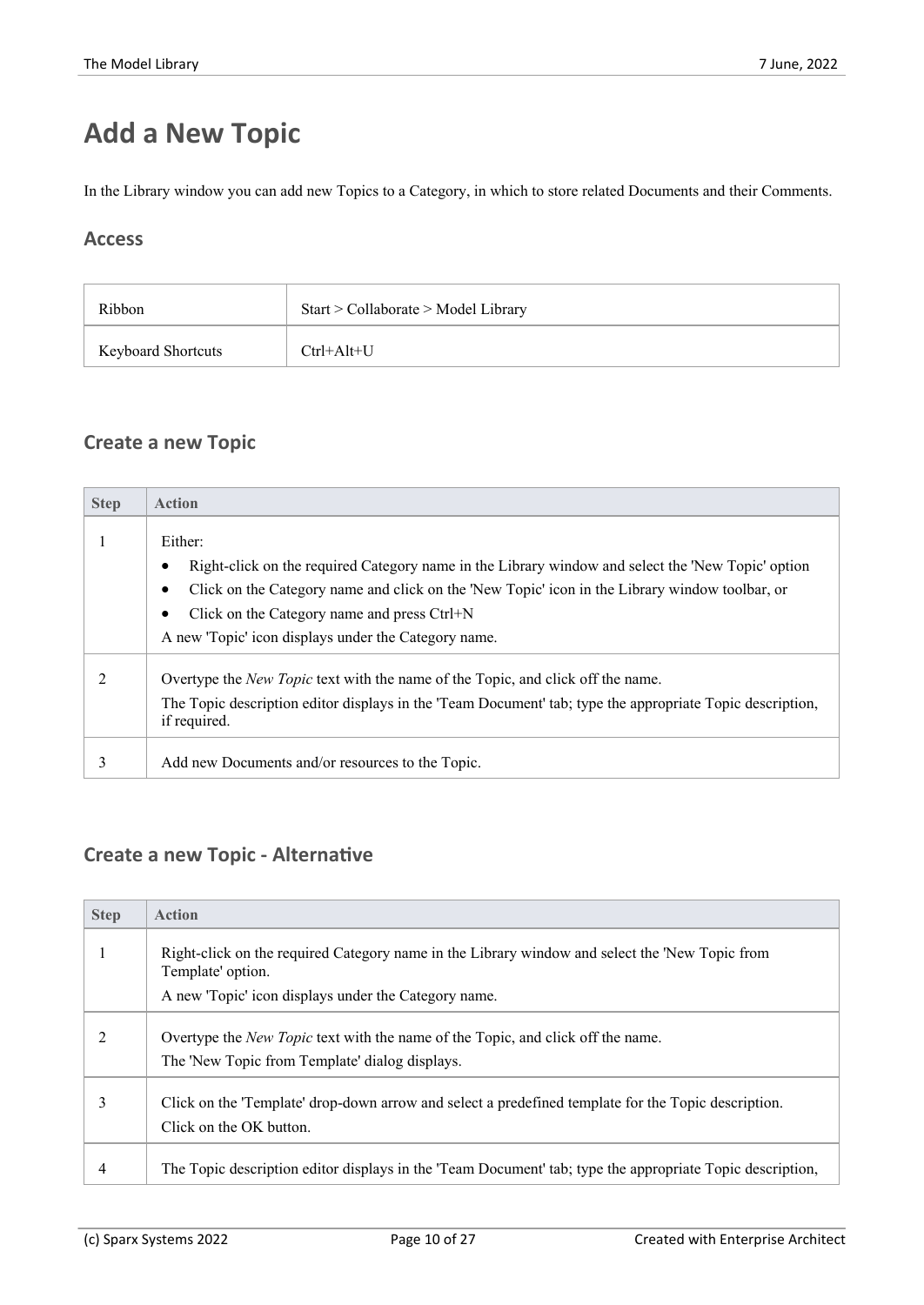|  | if required.                                     |  |
|--|--------------------------------------------------|--|
|  | Add new Documents and/or resources to the Topic. |  |

#### **Notes**

· If you already have the 'Team Document' tab open, the 'New Topic from Template' dialog displays as soon as you select the 'New Topic from Template' menu option; you can click on and overtype the Topic name afteryou have created the Topic description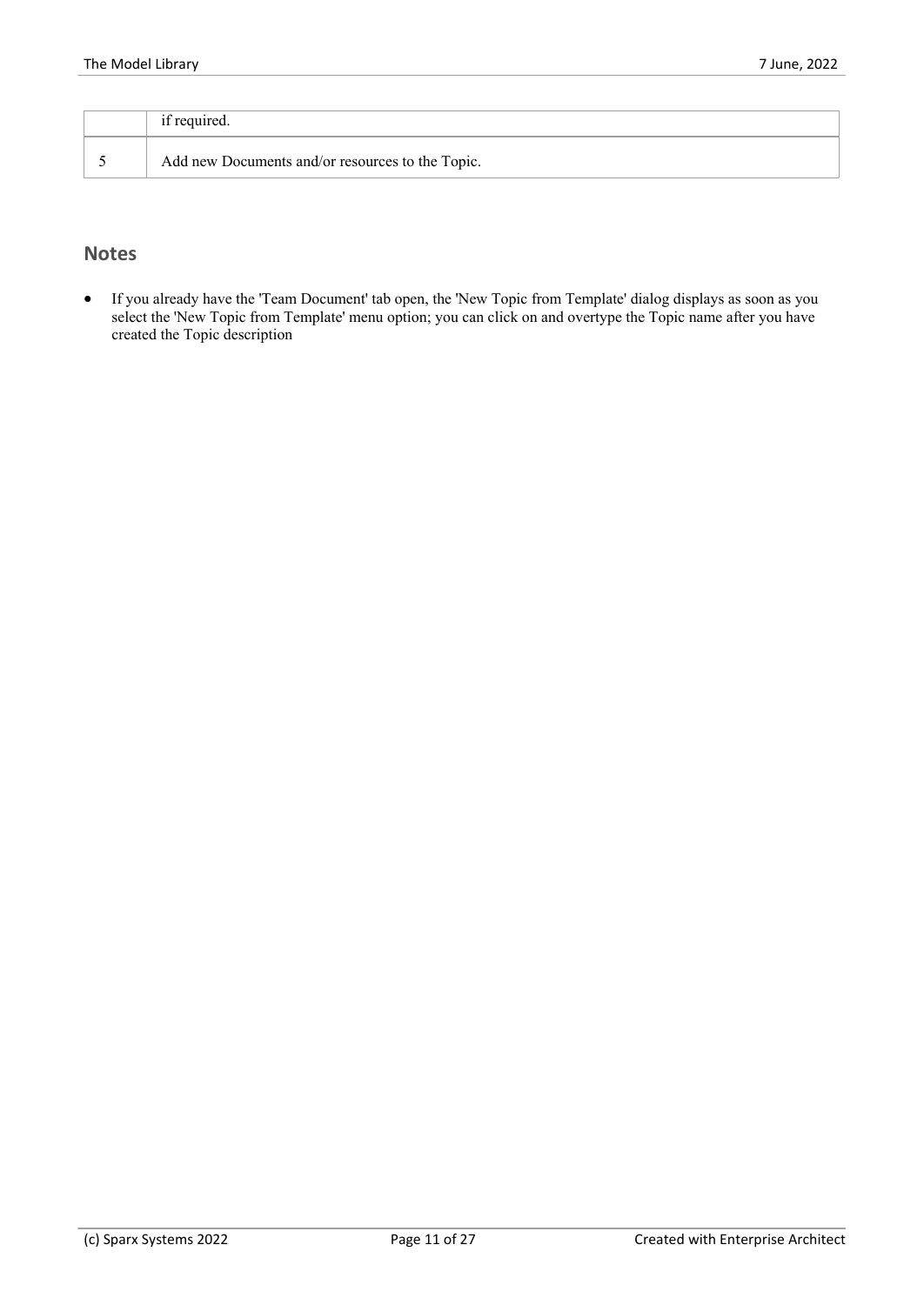# **Add a New Document**

Within the Library window, you can create a new Document on a Topic as either:

- · A blank Document
- · A Document based on a predefined template, or
- A Document from a file link

#### **Access**

| Ribbon                    | Start > Collaborate > Model Library |
|---------------------------|-------------------------------------|
| <b>Keyboard Shortcuts</b> | $Ctrl+Alt+U$                        |

#### **Create a blank Document**

| <b>Step</b> | <b>Action</b>                                                                                                                                                                                                                                                                                                                        |  |
|-------------|--------------------------------------------------------------------------------------------------------------------------------------------------------------------------------------------------------------------------------------------------------------------------------------------------------------------------------------|--|
|             | Either:<br>Right-click on the appropriate Topic name in the Library window and select the 'New Document'<br>option<br>Click on the Topic name and on the 'New Document' icon in the Library window toolbar, or<br>$\bullet$<br>Click on the Topic name and press Ctrl+N<br>A new 'Document' icon displays underneath the Topic name. |  |
| 2           | Overtype the <i>New Document</i> text with the name of the Document, and click off the name.<br>The text editor displays in the 'Team Document' tab.                                                                                                                                                                                 |  |
| 3           | Type the text of the Document as required.                                                                                                                                                                                                                                                                                           |  |

#### **Create a Document based on a predefined template**

| <b>Step</b> | <b>Action</b>                                                                                                                                     |
|-------------|---------------------------------------------------------------------------------------------------------------------------------------------------|
|             | Right-click on the appropriate Topic name in the Library window and select the 'New Document from<br>template' option.                            |
|             | A new 'Document' icon displays in the hierarchy.                                                                                                  |
|             | Overtype the <i>New Document</i> text with the name of the Document, and click off the name.<br>The 'New Document from Template' dialog displays. |
|             | Click on the drop-down arrow in the 'Template' field, and select a predefined template for the Document                                           |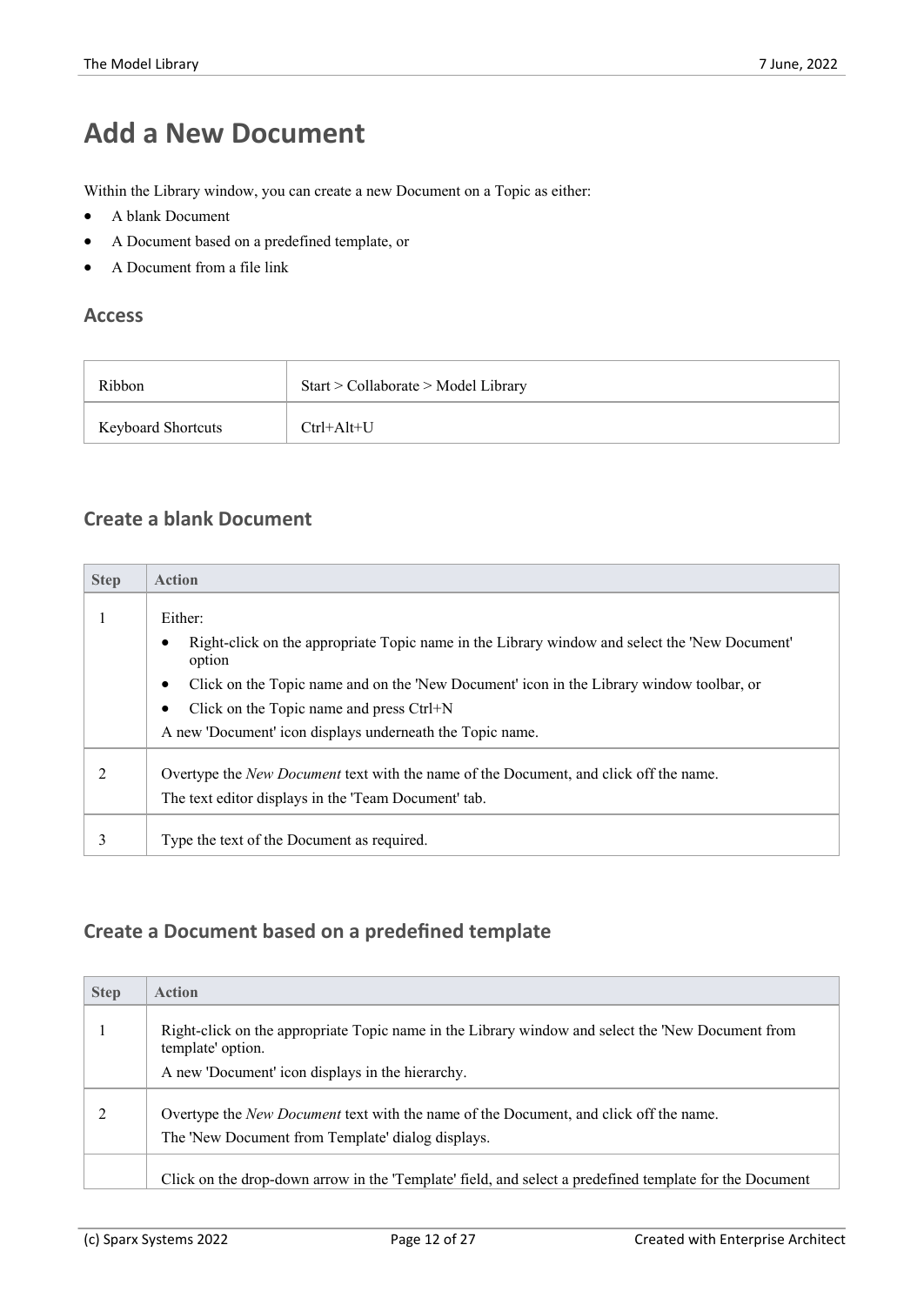| contents.                                                                                  |
|--------------------------------------------------------------------------------------------|
| Click on the OK button.<br>The template structure is displayed in the 'Team Document' tab. |
| Type in or paste the text of the Document.                                                 |

#### **Create a Document based on a link to an external file**

| <b>Step</b> | <b>Action</b>                                                                                                                        |  |
|-------------|--------------------------------------------------------------------------------------------------------------------------------------|--|
|             | Open a file browser (such as Windows Explorer) and locate the file.                                                                  |  |
|             | Click on the file name and drag it onto the appropriate Topic name in the Library window.                                            |  |
|             | A new 'Document' icon is created underneath the selected Topic, and the body of the Document is shown<br>in the 'Team Document' tab. |  |
|             | A link to the source file is created at the start of the message.                                                                    |  |
| 3           | Click twice on the New Document text in the Library window, and overtype the text with the name of the<br>Document.                  |  |
| 4           | In the 'Team Document' tab, create and edit text around the file link, and add further links if required.                            |  |

### **When you have created the Document**

| You can                                                 | <b>Detail</b>                                                                                                                                                                               |
|---------------------------------------------------------|---------------------------------------------------------------------------------------------------------------------------------------------------------------------------------------------|
| Create links from the<br>Document                       | To elements and diagrams from the:<br>Browser window<br>Model Search<br>'Views' tab of the Focus window, or<br>Package Browser<br>$\bullet$                                                 |
| Create links from the<br>Document to Library<br>objects | Such as:<br>Categories<br>Topics, and<br>Documents                                                                                                                                          |
| Create links from the<br>Document to external files     | These links can be either in the text of the Document or on the Category, Topic or<br>Document in the Library window (the link is added to the Model Links folder for<br>the Library item). |
| Add resources to the<br>Document                        | It is simple and convenient to link to the resources that are the subject of discussion<br>or that illustrate points in the discussion.                                                     |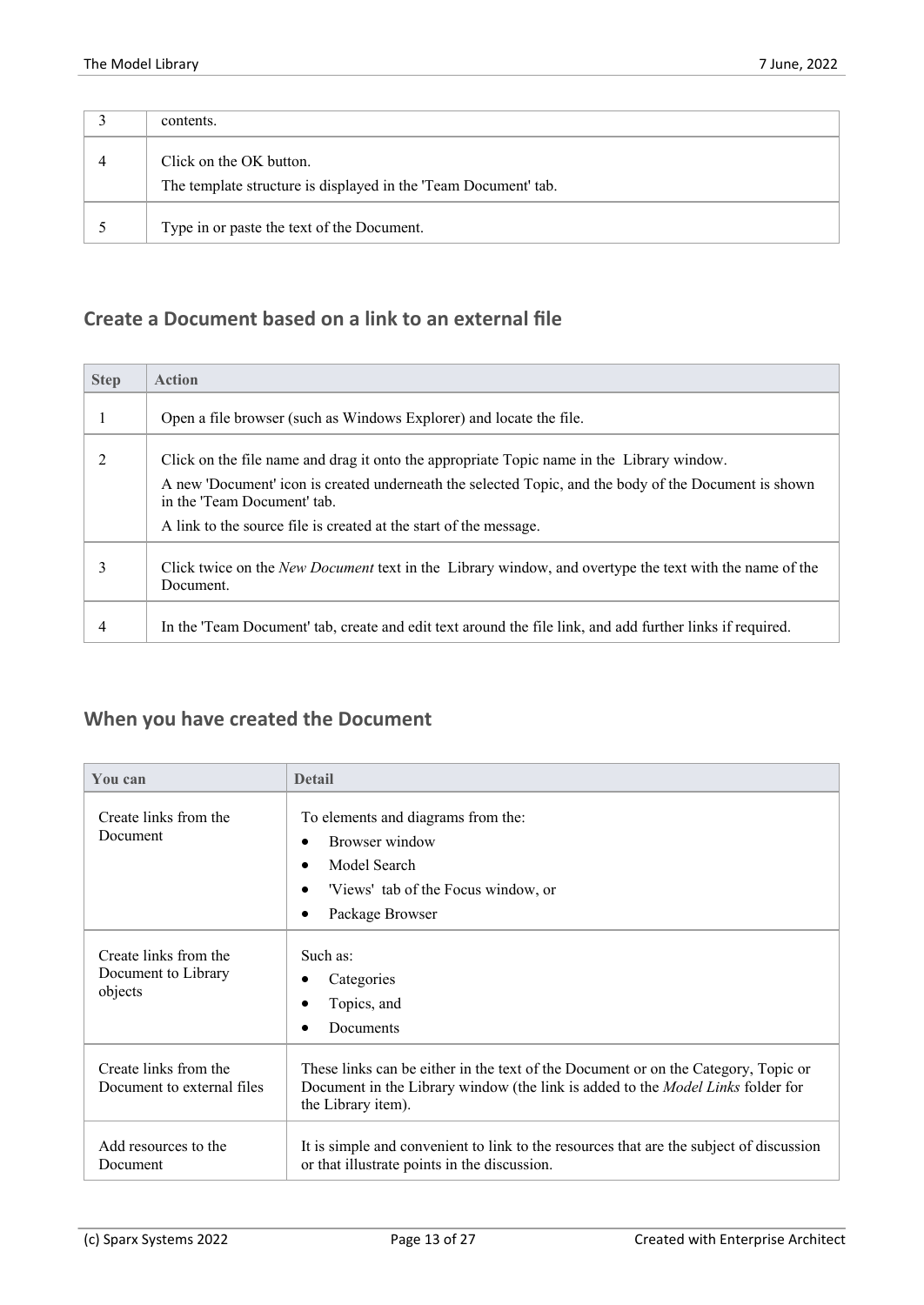| Receive Comments on the   | The purpose of the Library window is to discuss aspects of development, so you |
|---------------------------|--------------------------------------------------------------------------------|
| Document from other users | can expect to receive Comments on the Documents that you have posted, and to   |
|                           | create Comments on the material posted by your colleagues.                     |
|                           |                                                                                |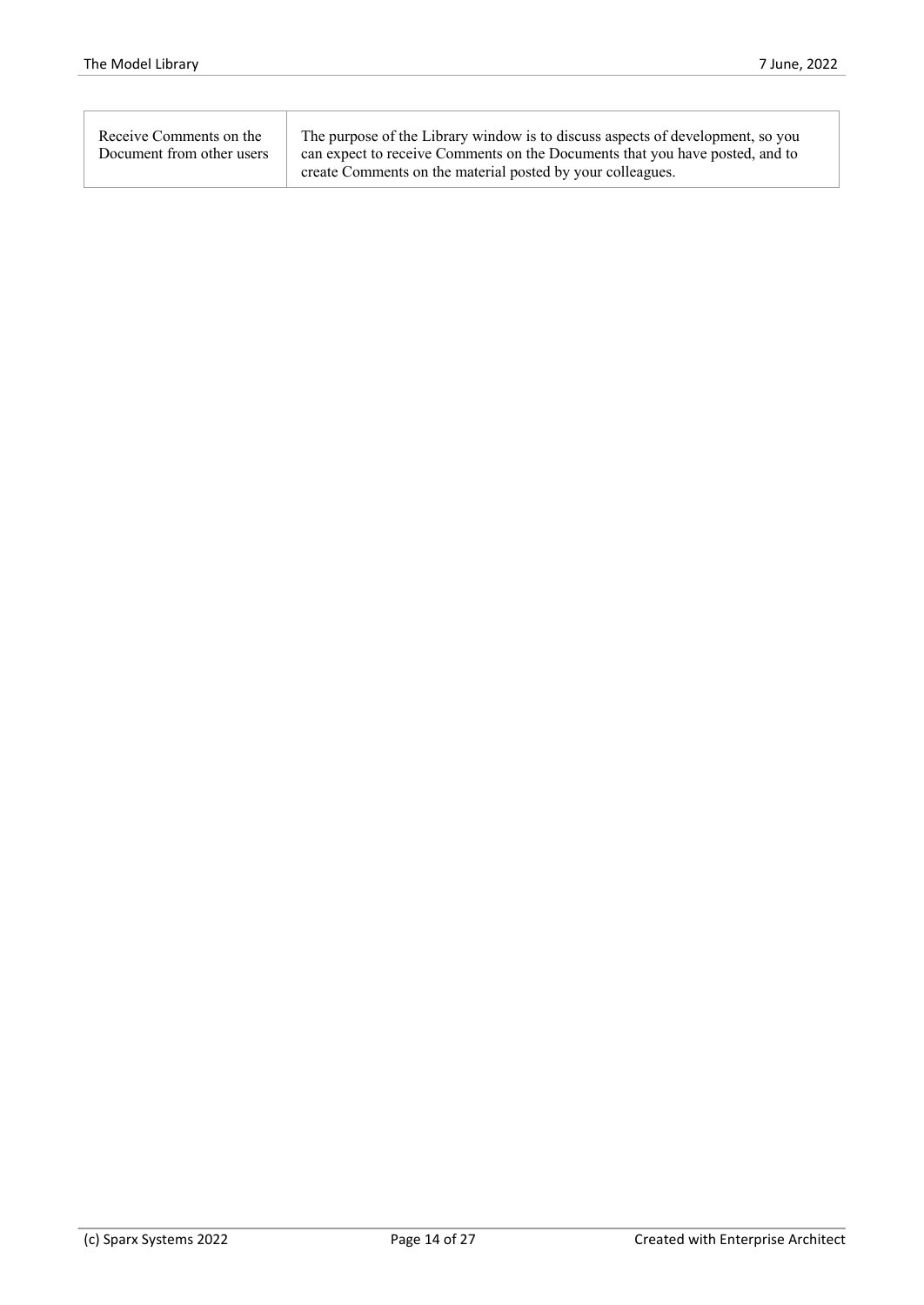### **Comment on a Document**

You use the Library window as a forum for discussion of items and issues within the project, so when you read a Document on a particular point (or a response to that Document) you might want to respond with your own Comment.

You can create a Comment directly from the Document you are responding to, from material that you want to use as your response, or from a predefined document template.

#### **Access**

| Ribbon                    | Start > Collaborate > Model Library |
|---------------------------|-------------------------------------|
| <b>Keyboard Shortcuts</b> | $Ctrl+Alt+U$                        |

#### **Create a Comment in the Library**

| <b>Step</b> | <b>Action</b>                                                                                                                                                                                         |
|-------------|-------------------------------------------------------------------------------------------------------------------------------------------------------------------------------------------------------|
|             | Either:                                                                                                                                                                                               |
|             | Right-click on the required Document (or Comment) in the Library window and select the 'New<br>Comment' option                                                                                        |
|             | Click on the Document name and on the 'New Comment' icon in the Library window toolbar, or<br>٠                                                                                                       |
|             | Click on the Document name and press Ctrl+N                                                                                                                                                           |
|             | A Re: <document name=""> entry displays underneath the Document you are replying to, and the cursor<br/>becomes active in the 'Library' tab so that you can create and edit your response.</document> |
|             | Type in, format and save the contents of the Comment.                                                                                                                                                 |

#### **Create a Comment from external material**

| <b>Step</b> | <b>Action</b>                                                                                                                                                                                                                                                                                                                                            |
|-------------|----------------------------------------------------------------------------------------------------------------------------------------------------------------------------------------------------------------------------------------------------------------------------------------------------------------------------------------------------------|
|             | Open a file browser (such as Windows Explorer) and locate a file containing the material you want to use<br>in your response.                                                                                                                                                                                                                            |
|             | Click on the file name and drag it into the Library window, over the Document to which you are replying.<br>A prompt displays for you to specify whether to:<br>Create a new Comment containing the text of the file (the file name displays as the Comment name)<br><sub>or</sub><br>Add the file to the original Document as a Model Link<br>$\bullet$ |
|             | If necessary, edit, format and save the contents of the reply.                                                                                                                                                                                                                                                                                           |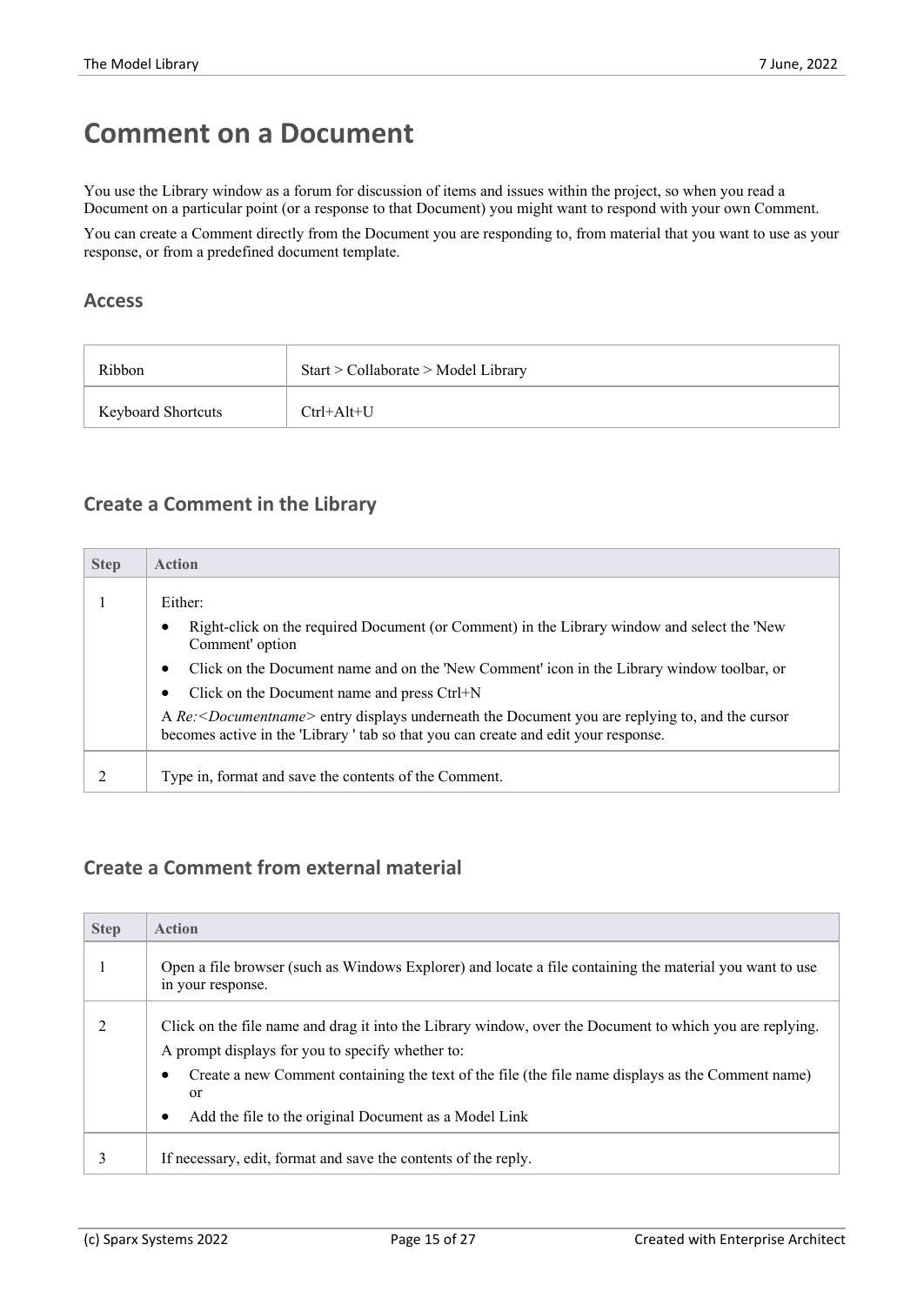#### **Create a Comment based on a predefined template**

| <b>Step</b> | <b>Action</b>                                                                                                            |
|-------------|--------------------------------------------------------------------------------------------------------------------------|
|             | Right-click on the appropriate Document name in the Library window and select the 'New Comment from<br>template' option. |
|             | A new 'Comment' icon displays in the hierarchy, and the 'New Document from Template' dialog displays.                    |
|             | Click on the drop-down arrow in the 'Template' field, and select a predefined template for the 'Comment'<br>contents.    |
| 3           | Click on the OK button.<br>The template structure is displayed in the 'Library' tab.                                     |
| 4           | Type in or paste the text of the Document.                                                                               |

#### **When you have created the Comment**

| You can                                                | <b>Detail</b>                                                                                                                                                                                                              |
|--------------------------------------------------------|----------------------------------------------------------------------------------------------------------------------------------------------------------------------------------------------------------------------------|
| Create links from the<br>Comment                       | To elements and diagrams from the:<br>Browser window<br>Model Search<br>'Views' tab of the Focus window, or<br>Package Browser                                                                                             |
| Create links from the<br>Comment to Library<br>objects | These links can be to related Libraries:<br>Categories<br>Topics and<br>Documents                                                                                                                                          |
| Create links from the<br>Comment to external files     | These links can be either in the text of the Comment or on the parent Category,<br>Topic or Document in the Library window (the link is added to the Model Links<br>folder for the Library item).                          |
| Add resources to the<br>Comment                        | It is simple and convenient to link to the resources that are the subject of discussion<br>or that illustrate points in the discussion.                                                                                    |
| Receive replies to the<br>Comment from other users     | The purpose of the Library window is to discuss aspects of development, so you<br>can expect to receive replies to the Comments that you have posted, and to create<br>Comments on the material posted by your colleagues. |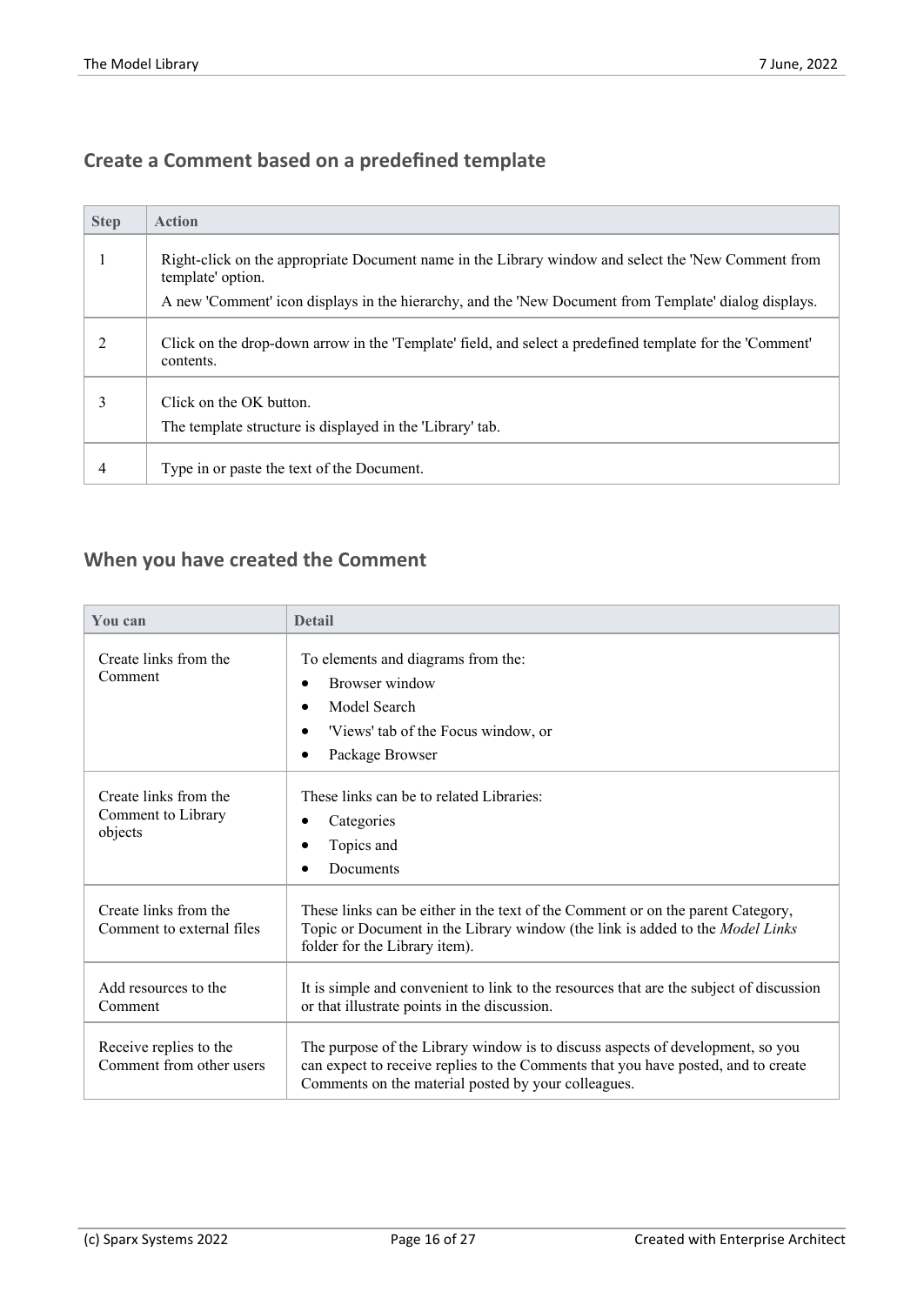### **Protection Against Editing**

When you have created a Library Category, Topic or Document containing text, the item text is exposed to change by any user who has access to the Library window. You can protect the item against unrestricted changes by setting a password on it. The password only refers to that item; to protect the text of Topics, Documents orComments subordinate to the item, you set a password on each of them as well.

When the password is set, only those users who have the password can edit that item, and only when they specifically enter the password to unlock that item. Any other user of the Library window can still view the protected item.

The password does not protect the item from operations on the item as a whole, including being deleted.

#### **Notes**

- The use of a password on an item is indicated by an exclamation mark against the item in the Library window; a blue icon indicates that a user with the password has opened the item, and a red icon indicates that the item is locked
- When you click on an item to set a password, the item opens; you can edit the item after you have set the password, while it is still open
- · Once a password-protected item is closed, any user who wants to edit the item must first select to unlock the item for editing and then enter the password set on the item
- Unlocking is specific to the user; the item remains locked to other users until they enter the password themselves
- If the password becomes unnecessary, you can remove it from the item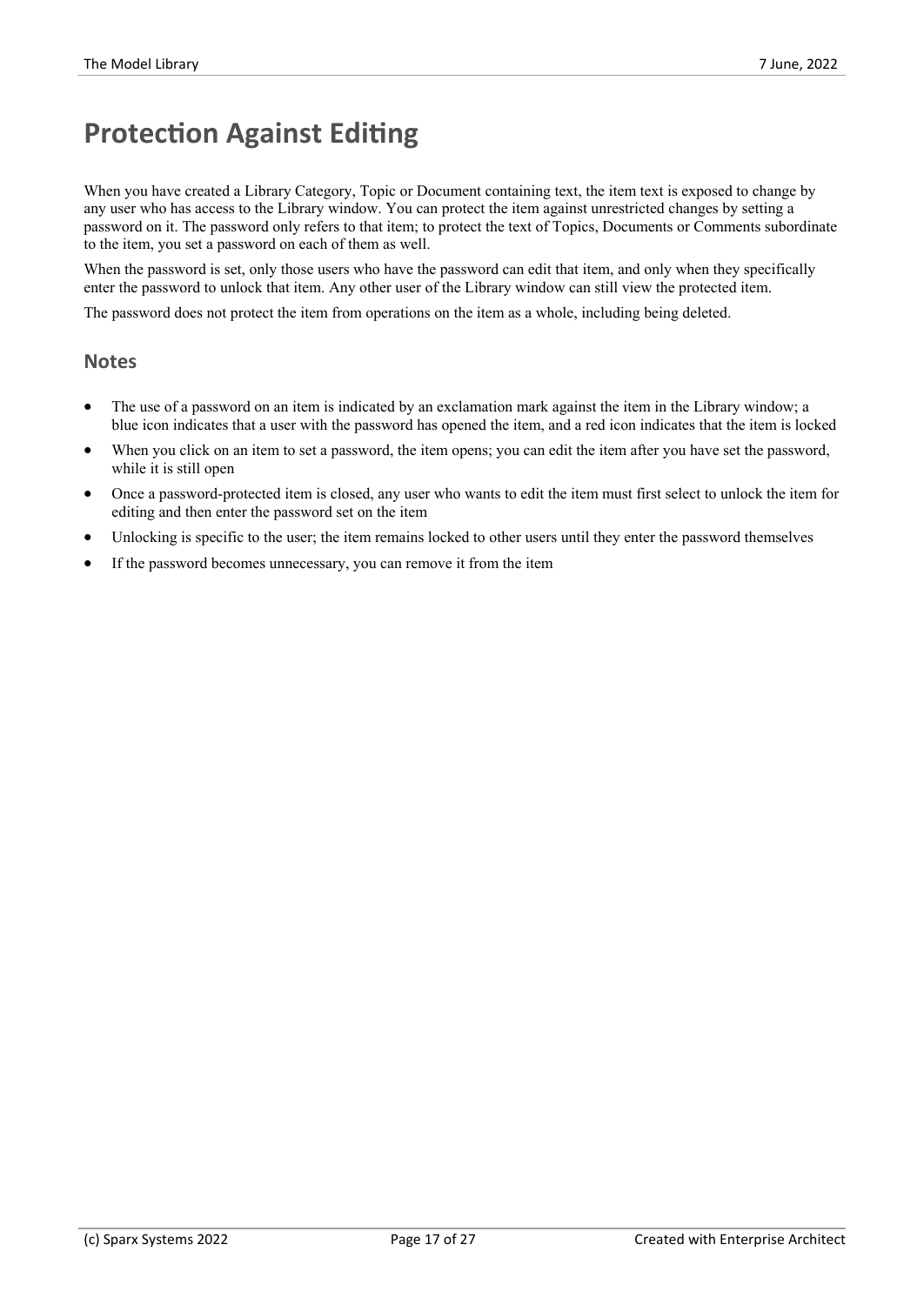### **Edit an Item**

When you have created a Category, Topic, Document or Comment, you edit the text within it using the Team Document editor. This is based on the Document editor, which is used to edit report documents and Linked Documents throughout Enterprise Architect.

You can also change the name of the item by selecting it, pressing F2 and typing the new name.

#### **Access**

Open the Library window using one of the methods outlined here, then double-click an item or select the item and press the Enter key, to open the Team Document editor.

| Ribbon                    | Start > Collaborate > Model Library |
|---------------------------|-------------------------------------|
| <b>Keyboard Shortcuts</b> | $Ctrl+Alt+U$                        |

#### **Option Descriptions**

The editor menu option descriptions are grouped according to the actions you are performing.

| <b>Actions</b>                                                                                                                                     |
|----------------------------------------------------------------------------------------------------------------------------------------------------|
| Creating and importing documents                                                                                                                   |
| Configuring the editor page display and formatting tools shown                                                                                     |
| Incorporating stylesheets, special texts and Tables of Contents                                                                                    |
| Managing the base styles in the Normal.rtf style template file                                                                                     |
| Moving through, searching and selecting text                                                                                                       |
| Formatting characters and text strings                                                                                                             |
| Formatting paragraphs and text blocks                                                                                                              |
| Inserting tab points                                                                                                                               |
| Inserting sections, columns and page breaks, and repaginating                                                                                      |
| Inserting and editing page headers and footers, and footnotes and endnotes                                                                         |
| Inserting tables                                                                                                                                   |
| Inserting hyperlinks and bookmarks (including using the 'New', 'Link to Existing Element' and 'Hyperlink' options<br>on the 'Create' context menu) |
| Inserting images, OLE objects, frames and drawing objects                                                                                          |
|                                                                                                                                                    |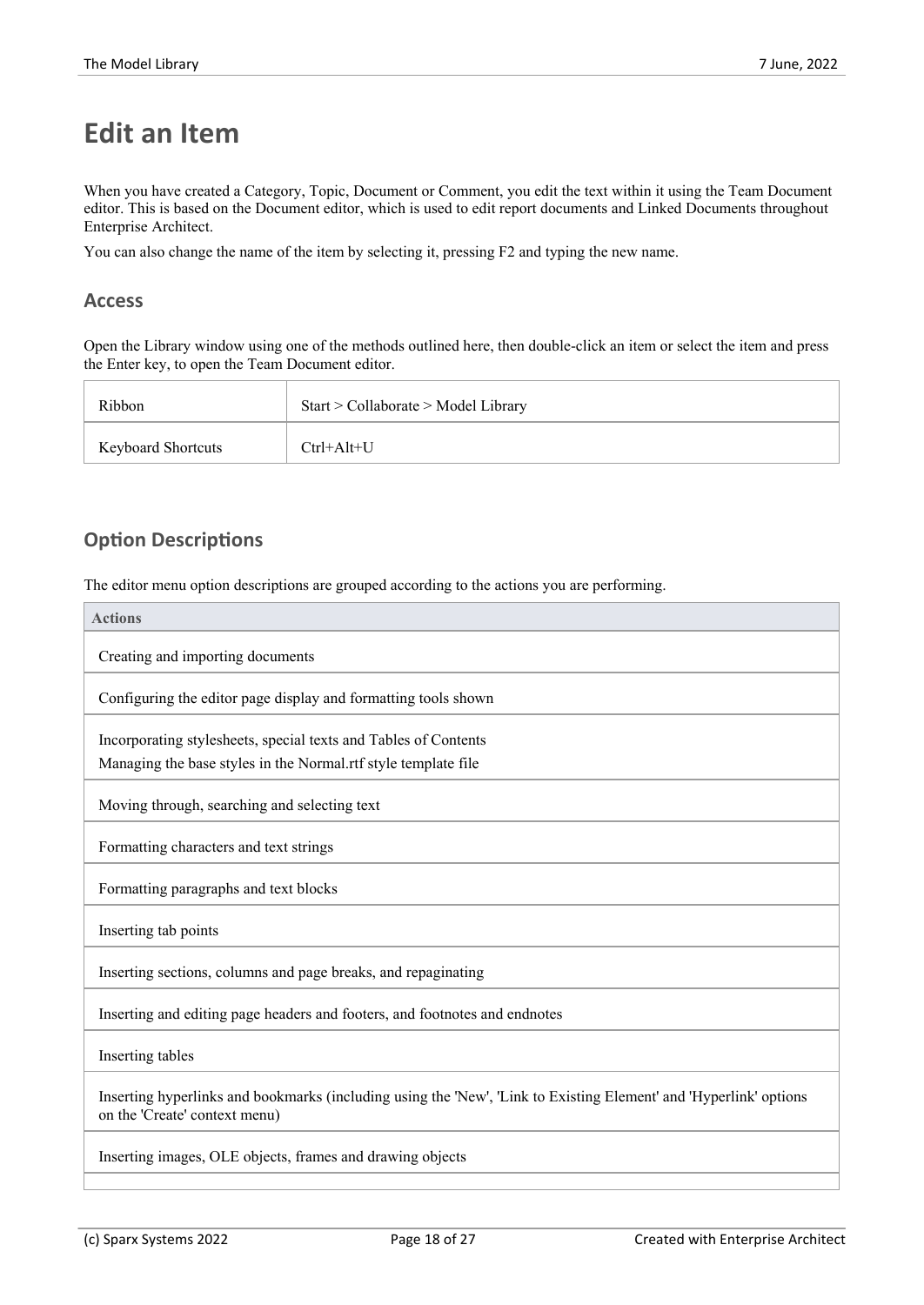Printer set up and printing documents

Check spelling and use of terms

Tracking, accepting and rejecting changes to the text

Protecting document text from accidental change

Create and refer to definitions of Glossary terms in the Project Glossary (using the 'Create | Glossary Definition' context menu option)

#### **Notes**

- · To undo one or more immediately previous edits, press Ctrl+Z, or select the 'Layout > Diagram > Undo' ribbon option; you can still undo a change even after you have saved the change
- · To redo one or more immediately previous undone edits, press Ctrl+Y, or select the 'Layout > Diagram > Redo' ribbon option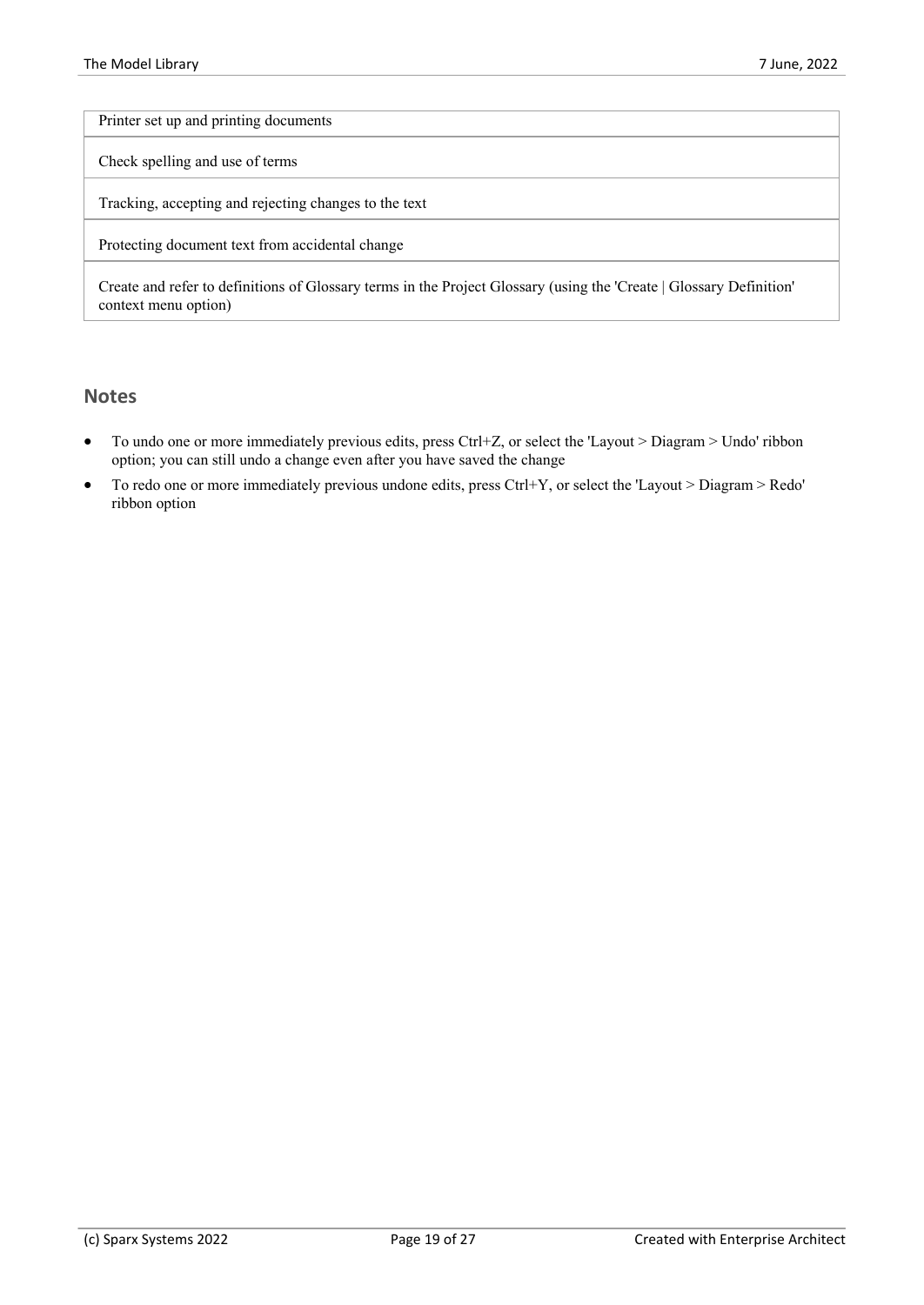# **Add Object Links**

In the Library window you can create hyperlinks from a Document to any elements and diagrams that are associated with it. This helps you to:

- · Rapidly navigate to the objects in the Browser window
- · Access the element properties, and
- · Open a diagram directly from the Library window

You can also create links to:

- Other Categories, Topics and Documents in the Library window
- · External files from a file browser

#### **Facilities**

| <b>Facility</b>                                                                      | <b>Action</b>                                                                                                                                                                                                                                                                                                                                                                                                                                                                                                                                                                           |
|--------------------------------------------------------------------------------------|-----------------------------------------------------------------------------------------------------------------------------------------------------------------------------------------------------------------------------------------------------------------------------------------------------------------------------------------------------------------------------------------------------------------------------------------------------------------------------------------------------------------------------------------------------------------------------------------|
| Associate an element,<br>diagram, external file or<br>Library item with a<br>message | Drag the object over the required Category, Topic or Document in the Library<br>window, from the:<br>Browser window<br>$\bullet$<br>Package Browser<br>'Views' tab of the Focus window<br>$\bullet$<br>Model Search window or<br>$\bullet$<br>External file browser<br>$\bullet$<br>To create a link to another Library window item, press Ctrl as you drag that item<br>over the required Category, Topic or Document.<br>If it does not already exist, a Model Links folder is created under the selected<br>Library item, and the link to the dragged object is added to the folder. |
| Associate an external file<br>with the message text                                  | From any browser, click on and drag the file name into the text of the message.<br>The filename becomes a link to the file; click on it to display the contents of the<br>file.<br>The external file name also becomes a link to the file within the message when you<br>drag the filename onto a Topic to create a Document.                                                                                                                                                                                                                                                           |

#### **Review Options**

To review an object in the *Model Links* folder, right-click on the object to display the navigation context menu.

| Option     | <b>Action</b>                                                                                                             |
|------------|---------------------------------------------------------------------------------------------------------------------------|
| Open       | Open the linked diagram or external file.                                                                                 |
|            | Alternatively, double-click on the diagram link.                                                                          |
| Properties | Display the 'Properties' dialog for the selected element or diagram.                                                      |
|            | Alternatively, double-click on the element, attribute or operation link to open the<br>'Properties' dialog of the object. |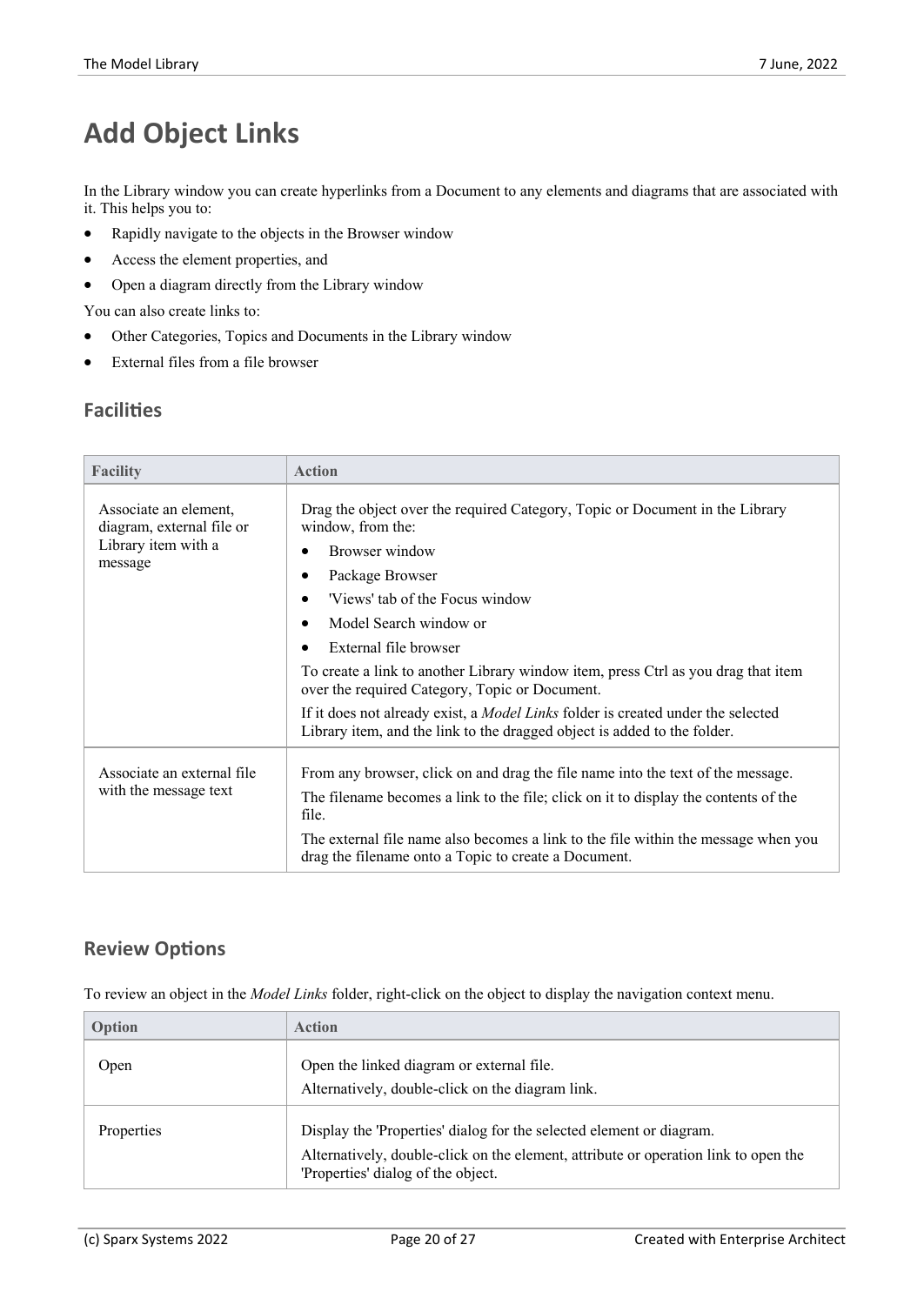| Create (Edit) Linked<br>Document      | Either:<br>Open the 'New Linked Document from Template' dialog, to begin creating a<br>new Linked Document on the element, or<br>Open the 'Linked Document Editor' to change an existing Linked Document |  |
|---------------------------------------|----------------------------------------------------------------------------------------------------------------------------------------------------------------------------------------------------------|--|
| Find in all Diagrams                  | Open the diagram in which the element is used, or display a list of several diagrams<br>in which the element has been used.                                                                              |  |
| Find in Project Browser               | Highlight the element or diagram in the Browser window.                                                                                                                                                  |  |
| Locate Item                           | Highlight, in the Library window, the Library item linked to the message.<br>Alternatively, double-click on the link in the <i>Model Links</i> folder.                                                   |  |
| Delete Model Link<br>$\le$ name $\ge$ | Delete the association between the Document and the object.                                                                                                                                              |  |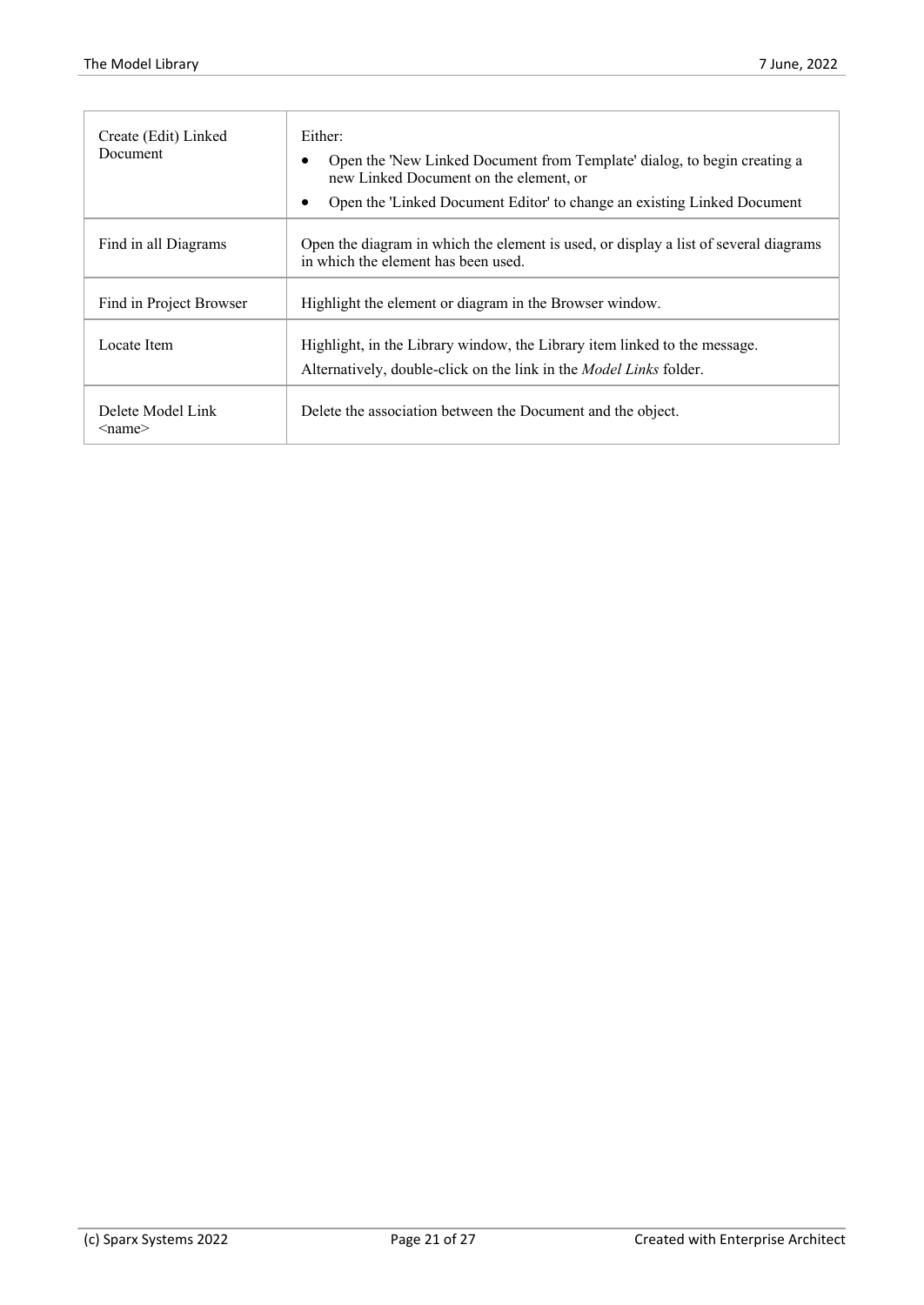### **Library Resources**

Whilst having a discussion through the Library window, it is convenient to link to the resources that are the subject of discussion or that illustrate points in the discussion. Such resources include:

- XMI files of Packages within the current project
- Active Profiler reports
- Images of currently-active diagrams
- Images currently captured on the clipboard
- Bookmarks to currently active websites

You can link to such resources from Category or Topic notes, or from a Document. The resource links are created in a *Resources* folder underneath the selected Category, Topic or Document, as shown:



#### **Access**

Open the Library window using one of the methods outlined here, then;

Right-click on <object> | Share Resource | <resource type>

You create the *Resources* folder by creating a link to a resource underneath the selected Category, Topic or Document. Similarly, you delete the *Resources* folder by deleting the last resource within it. Having added a resource, you can right-click on it and use a further context menu to:

- Re-import the Package XMI files to the model or
- Display the images

| Ribbon                    | Start > Collaborate > Model Library |
|---------------------------|-------------------------------------|
| <b>Keyboard Shortcuts</b> | $Ctrl+Alt+U$                        |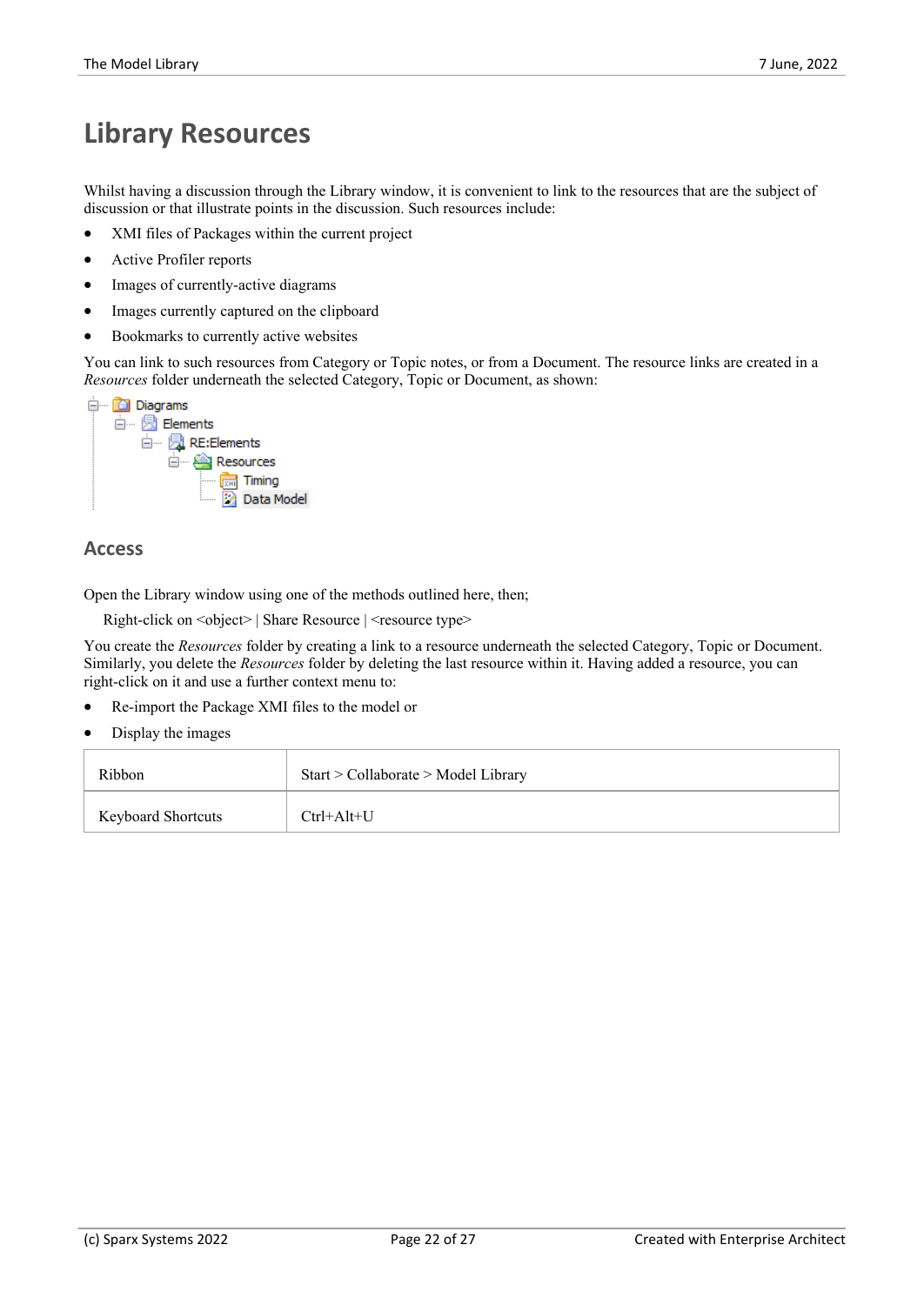# **Search Library**

The Library window provides the facility to search the titles of all Library items, to locate items referring to a specific subject.

#### **Search the Library**

| <b>Step</b> | <b>Action</b>                                                                                                                                                                                                    |
|-------------|------------------------------------------------------------------------------------------------------------------------------------------------------------------------------------------------------------------|
|             | In the Library window toolbar, click on the $\sim$ (Search) icon.<br>The search panel displays underneath the toolbar.                                                                                           |
| 2           | In the blank field, type the text string to search for.                                                                                                                                                          |
| 3           | If required, select the 'Match Case' checkbox to locate text with the same case as the search string.                                                                                                            |
| 4           | If required, select the 'Match Whole Word' checkbox to locate only complete words that match the search<br>string.                                                                                               |
| 5           | Click on the Find button.<br>The search locates the first instance of the search string in the title of a Category, Topic, Document or<br>Comment, and displays the contents of that item in the Library window. |
| 6           | To locate further instances of the text string, click again on the Find button.                                                                                                                                  |
|             | To close the search panel, click again on the 'Search' icon in the toolbar.                                                                                                                                      |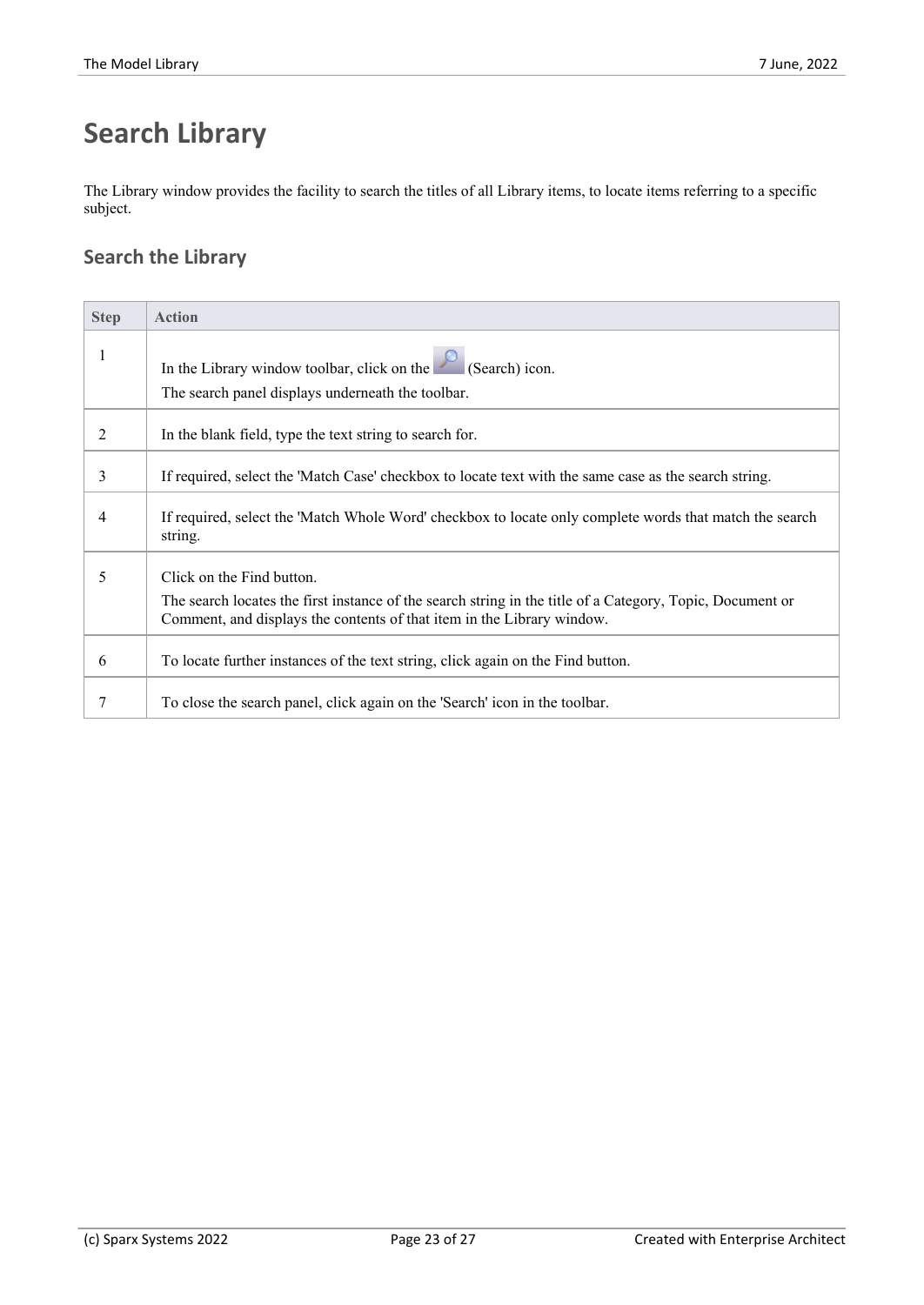# **Library Options**

You can change the loading behavior of the Library window, using the 'Library Server Options' dialog. If you change the settings, the new loading behavior is not applied until you restart the Library.

#### **Access**

Open the Team Documents window using one of the methods outlined here, then right-click in the Team Documents window and select 'Options'.

| <b>Ribbon</b>             | Start > Collaborate > Model Library |
|---------------------------|-------------------------------------|
| <b>Keyboard Shortcuts</b> | Ctrl+Alt+U                          |

#### **Library Options**

| Option                          | <b>Action</b>                                                                                                                                 |
|---------------------------------|-----------------------------------------------------------------------------------------------------------------------------------------------|
| Preload items less than         | Type the threshold item size (in KB) below which the items will be preloaded and<br>above which item data is only loaded when selected.       |
| Load item data when<br>required | The fastest loading option. Library window data is only loaded on demand; for<br>example, when you read a Document.                           |
| Preload all data                | Caches the entire contents of the Library on load; this takes longer to load but, once<br>completed, navigating the Library window is faster. |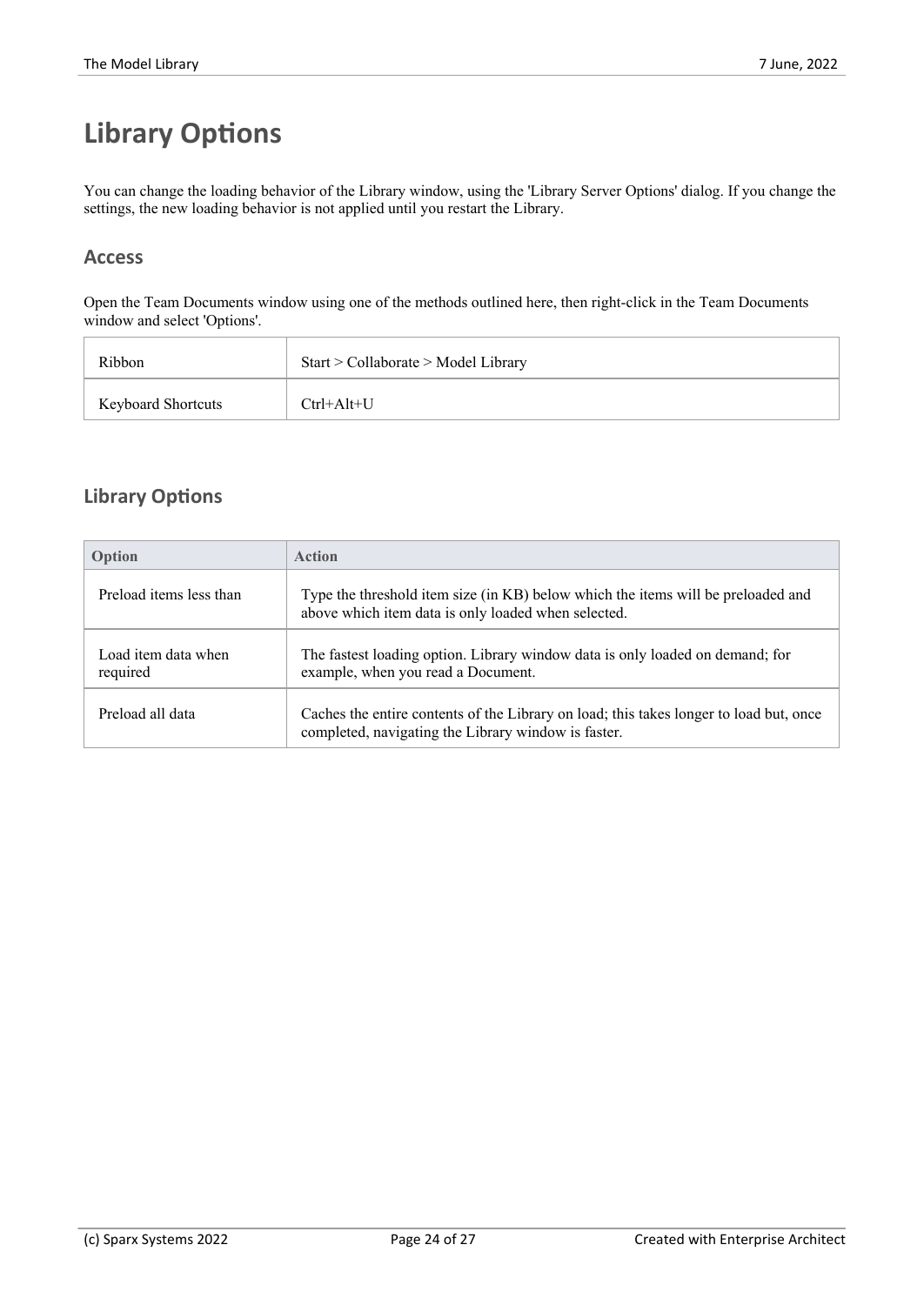# **Library Connections**

If you are modeling in a different model from the rest of your team, you can switch to Libraries from other Enterprise Architect models, including models located on servers. This connects only to the Library for the selected model; it does not change the model open in the Browser window or anywhere else in the system.

#### **Access**

Open the Team Documents window using one of the methods outlined here, then either:

- · Right-click on the Team Documents window and select 'Connections', or
- · Click on the 'Connection Options' drop-down field and choose 'Configure Connections'

| Ribbon                    | Start > Collaborate > Model Library |
|---------------------------|-------------------------------------|
| <b>Keyboard Shortcuts</b> | $Ctrl+Alt+U$                        |

#### **Switch to another Library**

| <b>Step</b>  | Action                                                                                                                                                                                                       |  |
|--------------|--------------------------------------------------------------------------------------------------------------------------------------------------------------------------------------------------------------|--|
| $\mathbf{1}$ | Open the Team Review Connections screen.<br>If the required model is not listed, click on the ' <configure connections="">' option; the 'Team Documents<br/>Server Connections' dialog displays.</configure> |  |
|              | $\pmb{\times}$<br><b>Team Documents Server Connections</b>                                                                                                                                                   |  |
|              | Connection                                                                                                                                                                                                   |  |
|              | Target                                                                                                                                                                                                       |  |
|              | Delete<br>New<br>Connections                                                                                                                                                                                 |  |
|              | Default Name                                                                                                                                                                                                 |  |
|              | $\blacktriangledown$<br><current model=""></current>                                                                                                                                                         |  |
|              | Open<br>QK<br>$He$ lp                                                                                                                                                                                        |  |
|              | Go to Step 3.                                                                                                                                                                                                |  |